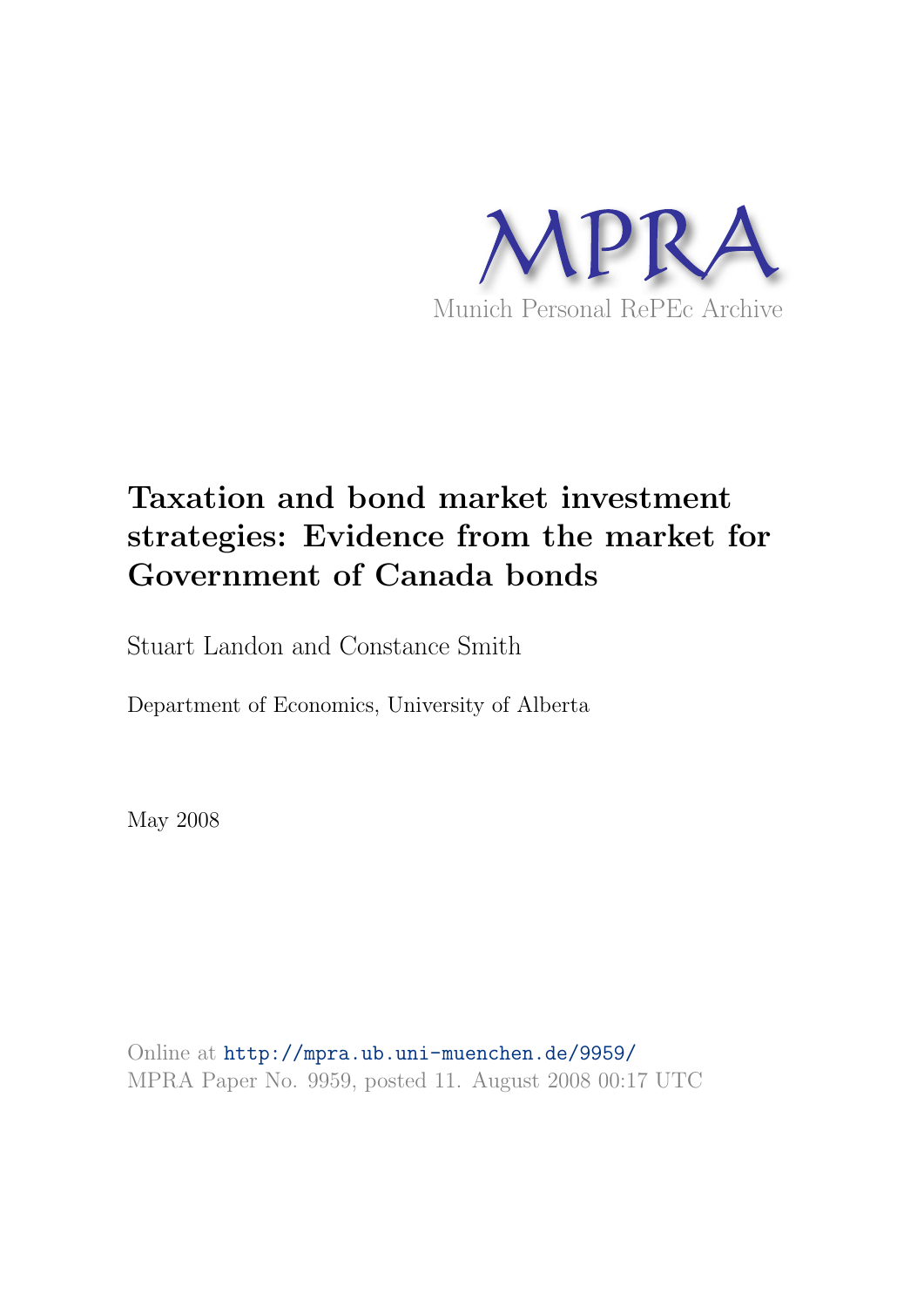# **Taxation and Bond Market Investment Strategies: Evidence from the Market for Government of Canada Bonds\***

Stuart Landon and Constance Smith\*\*

Department of Economics University of Alberta Edmonton, Alberta Canada T6G 2H4

May 2008

## **Abstract**

This paper shows that, contrary to the suggestion of some investment advisors, for an individual Canadian investor subject to personal income taxation, the after-tax yield on a discount bond is *always* higher (or, at worse, equal) to the yield on a premium bond. This follows because the tax rate on capital gains is lower than the tax rate on coupon income in Canada. It is also shown that a *decline* in the capital gains tax rate *raises* the after-tax yield on discount bonds, but *reduces* the after-tax yield on premium bonds, and may even cause the yield on premium bonds to become *negative*. Further, a cut in the tax rate on *interest* income raises the after-tax yield on all bonds, but raises the yield on premium bonds relative to discount bonds. While the lower after-tax yields on higher coupon bonds might be expected to cause the pre-tax yields on these bonds to rise, no evidence of such tax capitalization is found using a large dataset of matched pairs of Government of Canada bonds for the period 1986-2006. The observed near equality of pre-tax yields since 1995 for bonds with different coupons implies that individuals in Canada earn a significantly smaller after-tax yield from holding premium bonds than discount bonds.

\*We thank the editor and two anonymous reviewers for helpful comments and the School of Economics and Finance at Victoria University of Wellington for their hospitality during the preparation of this paper.

\*\*Corresponding author email: constance.smith@ualberta.ca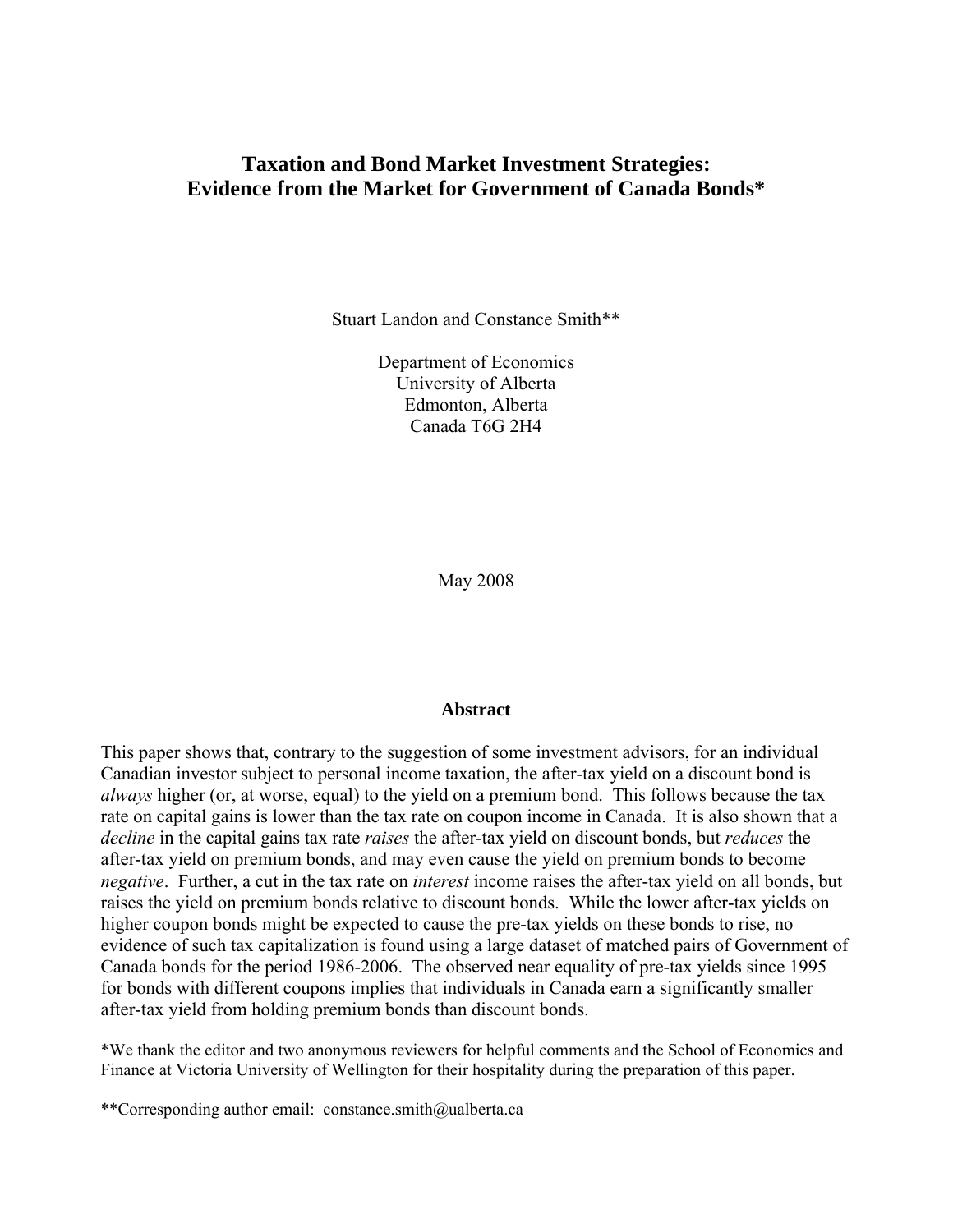"Tax tip: When choosing between similar bonds with the same yield to maturity, the best choice would be the one with the highest premium, because it will provide a higher capital loss when the bond matures."

*-Investing Tax Issues*, Taxtips.ca, Canadian Tax and Financial Information<sup>1</sup>

"Many people would shy away from buying Bond Two because it's trading at a premium. A smarter investor would say that Jack should be indifferent between Bond One and Bond Two, because the yield to maturity on these bonds is almost identical. Now, what would a genius investor tell Jack? A genius investor would tell Jack to purchase Bond Two — the one trading at a premium. Why? Both Bond One and Bond Two offer virtually the same yield to maturity — before taxes. On an after-tax basis, however, Bond Two provides a greater yield to maturity … (assuming he's an Ontario resident in the highest tax bracket)."

> -Tim Cestnick, "Buy high, sell low? Good idea for bonds that come with a capital loss," *Globe and Mail*, 14 October 2006, B11

In his column published the week following the article cited above, Cestnick provided a qualification: "The problem with these figures is that they ignored the taxes owing on the bond coupon interest during the term of the bond….Bond One is a better choice than Bond Two on an after-tax basis."<sup>[2](#page-2-1)</sup> These statements suggest that, for individual taxpayers, there may be confusion about whether there is a tax advantage to investing in bonds that sell at a premium or a discount, where a bond sells for a *premium* when its market price is greater than its face value (the amount the issuer pays the bearer at maturity) and sells at a *discount* if its price is less than its face value.<sup>3</sup>

The logic of the argument implied by the two quotes given above is that a bond purchased at a premium, and held to maturity, will realize a capital loss that can be used as a tax write-off against capital gains earned on other investments. In contrast, a bond purchased at a discount will earn a capital gain that generates a tax liability. Despite this capital gains tax liability, it is shown below that, for an individual Canadian investor subject to personal income taxation, the *after tax* yield on a

<span id="page-2-0"></span><sup>&</sup>lt;sup>1</sup> http://www.taxtips.ca/personaltax/investing/taxtreatment.htm, downloaded 8 November 2007.

<span id="page-2-1"></span><sup>&</sup>lt;sup>2</sup> Tim Cestnick, "Here's some general rules for tax-smart fixed-income investing," *Globe and Mail*, 21 October 2006, B15. Surprisingly, a week after the clarification was printed, on November 2, 2006, the *Globe and Mail* posted the original column at its website,

http://www.theglobeandmail.com/servlet/story/RTGAM.20061102.wcestnick101406/BNStory /TaxCentre/home, and it was still there in November 2007.

<span id="page-2-2"></span> $3$  A bond's coupon payment (usually expressed as a percentage of the face-value) is the amount to be paid by the issuer of the bond to the holder of the bond at regular intervals (semi-annually in Canada). A bond sells at a premium if its coupon is greater than the current market yield, and it sells at a discount if its coupon is less than the market yield, and it sells at *par* if its coupon equals the market yield.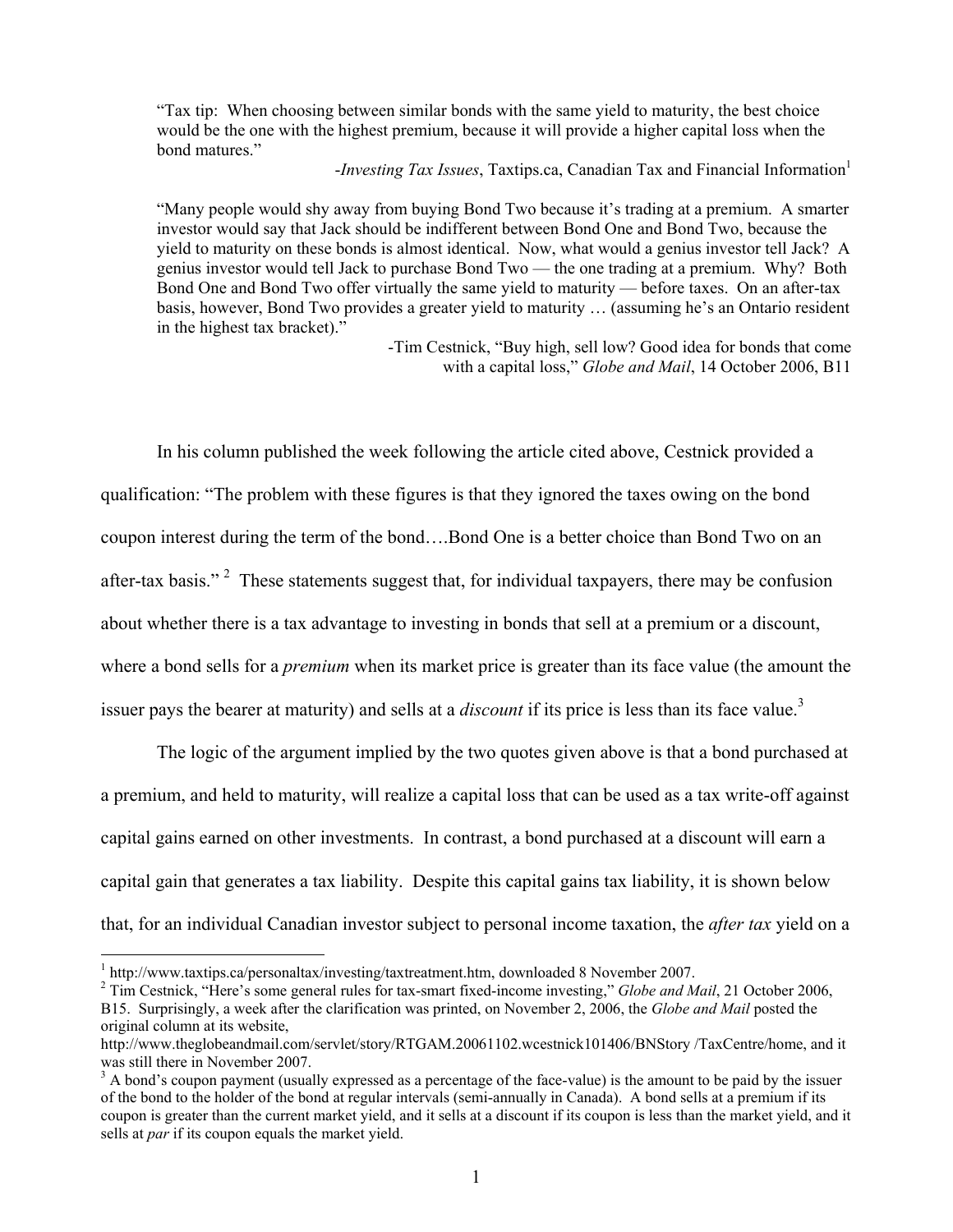discount bond is *always* higher (or, at worse, equal) to the yield on a premium bond.

The analysis in this paper provides a systematic examination of the implications of personal income taxation in Canada for pre-tax and after-tax bond yields from the perspective of an individual. In so doing, it makes clear why the advice given in the quotes above would lead to lower, not higher, after-tax yields. Further, it shows that the magnitude of the difference in the after-tax yields of bonds with different coupon rates can be a large fraction of the after-tax yield.

An individual investor will be indifferent between a bond trading at a premium and a bond trading at a discount if pre-tax yields adjust and, thereby, create an "implicit tax" that equalizes the after-tax yields of bonds with different coupons. As noted by Scholes and Wolfson (1992, 116), "…the result of taxing assets differentially is the creation of a system of implicit taxes, where the prices of tax-favored assets are bid up such that their before-tax rates of return fall below those of equally risky but less tax-favored assets." A key component of this study is to assess whether such capitalization occurs using a large sample of Government of Canada bond yields (the benchmark for bonds issued in Canada). The capitalization of taxes in bond yields is important to both purchasers and issuers of bonds as it could affect both after-tax and pre-tax yields. The impact of taxes on pretax yields also has implications for the distribution of the burden of tax changes across individual investors, and between individual investors and corporate, institutional and non-resident investors.

The empirical results presented in this paper are obtained using a previously unused large dataset of Government of Canada bond prices and yields. This dataset consists of matched monthly observations for bond pairs, where the bonds in each pair have different coupon rates, but are identical in terms of issuer (the Government of Canada) and date of maturity. The use of bond pairs greatly simplifies the analysis as it is not necessary to control for important differences across bonds, such as risk and time to maturity. Previous studies have found it problematic to test for tax effects on bond yields because of the difficulty associated with separating tax effects from the

2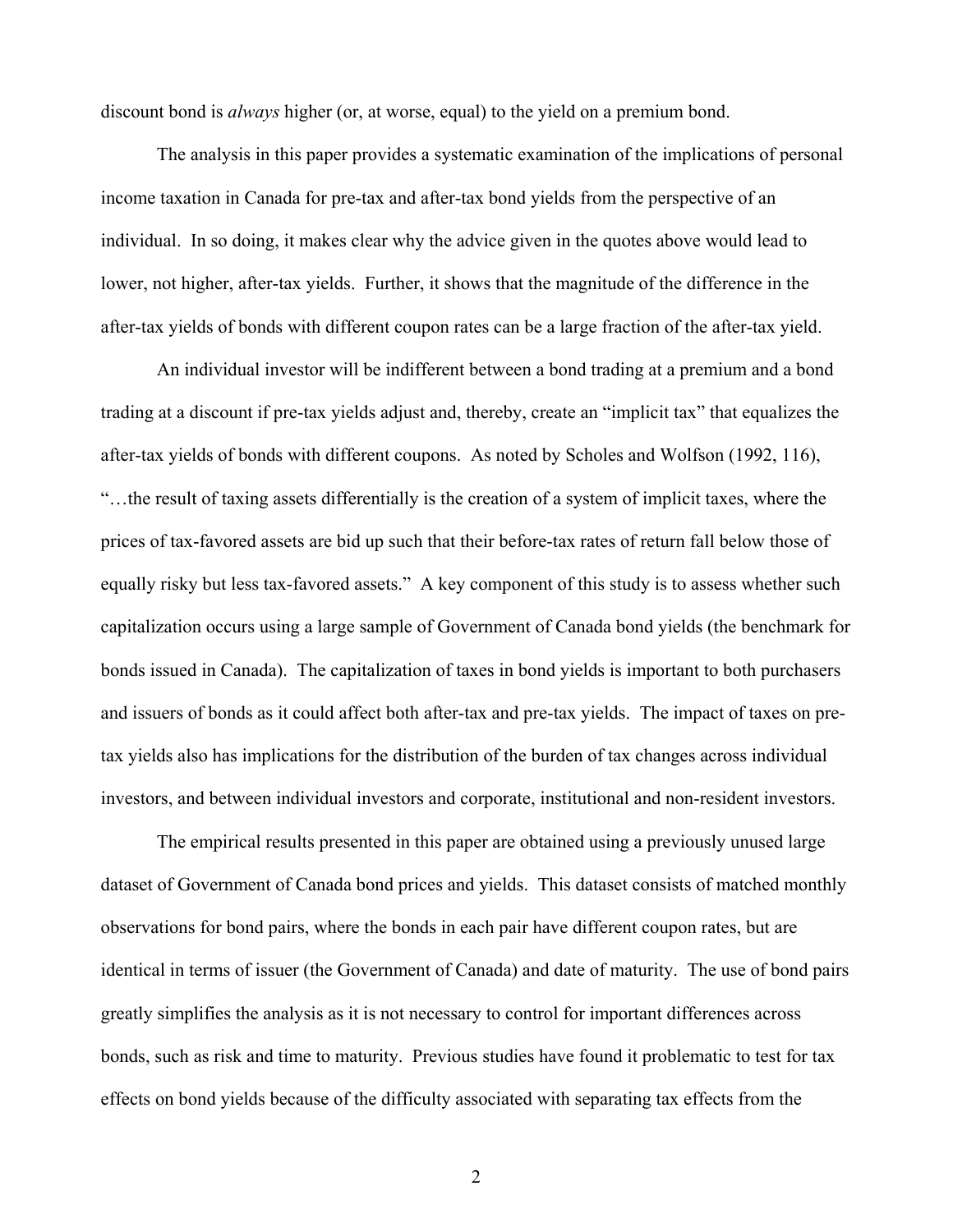impact of differences in other bond characteristics, so this dataset provides a significant advantage in this regard.

The analysis yields several important findings. First, after-tax yield differences across bonds with equal *pre-tax* yields, but different coupons, can be large. Over the sample of 2190 monthly observations on 49 bond pairs for the 1986-2006 period, the average *after-tax* yield of the low coupon bond is 3.74 percent compared to just 3.27 percent for the high coupon bond, a difference of 47 basis points (hundreths of a percent). In the more recent 1995-2006 period, the *after-tax* yield of the low coupon bond (2.32 percent) exceeds that of the high coupon bond (1.67 percent) in each pair by an average of 65 basis points, a difference equivalent to 33 percent of the average after-tax yield in the sample  $(1.99$  percent).<sup>4</sup> These results are intuitive because the yield on a bond consists of two components – a coupon payment and a capital gain or loss – and, for a given pre-tax yield, a bond with a lower coupon earns a higher proportion of its yield in terms of a capital gain.<sup>5</sup> Thus, for an individual investor paying a higher rate of tax on interest income than on capital gains (the typical individual investor in Canada), there are clear tax benefits to investing in bonds with *lower* coupons[.6](#page-4-2)

Further, the analysis shows that a cut in the capital gains tax (with no change to the tax on interest income) will increase the after-tax yields on bonds that trade at a discount, but will *decrease* the after-tax yields on bonds that sell at a premium. Thus, the proposal by the Conservative party during the 2006 election campaign to defer recognition of capital gains on individuals' sales of

<span id="page-4-0"></span><sup>&</sup>lt;sup>4</sup> These calculations employ the highest tax rate in each year for an individual living in Ontario.

<span id="page-4-1"></span><sup>&</sup>lt;sup>5</sup> Since capital losses can only be written-off against capital gains, the after-tax yield on a premium bond, a bond which is characterized by a capital loss if held to maturity, will be even lower if the investor does not have a capital gain against which to write-off the capital loss. If, as in Canada, capital losses can be carried forward to future years, the after-tax yield on the bond would depend on how long the taxpayer must wait to use the capital loss to write-off a capital gain. On the other hand, the option to carryback a capital loss against a capital gain from a previous year would provide an immediate tax benefit once the capital loss is realized at redemption. 6

<span id="page-4-2"></span> $\delta$  This conclusion does not apply to tax shielded investments (such as those held in RRSPs) or to zero coupon bonds. In Canada, the yield from holding a zero-coupon bond or a strip bond (calculated as the discount rate that equates the facevalue at maturity to the price at the time of purchase) is considered to be interest income and is taxed as ordinary income rather than as a capital gain.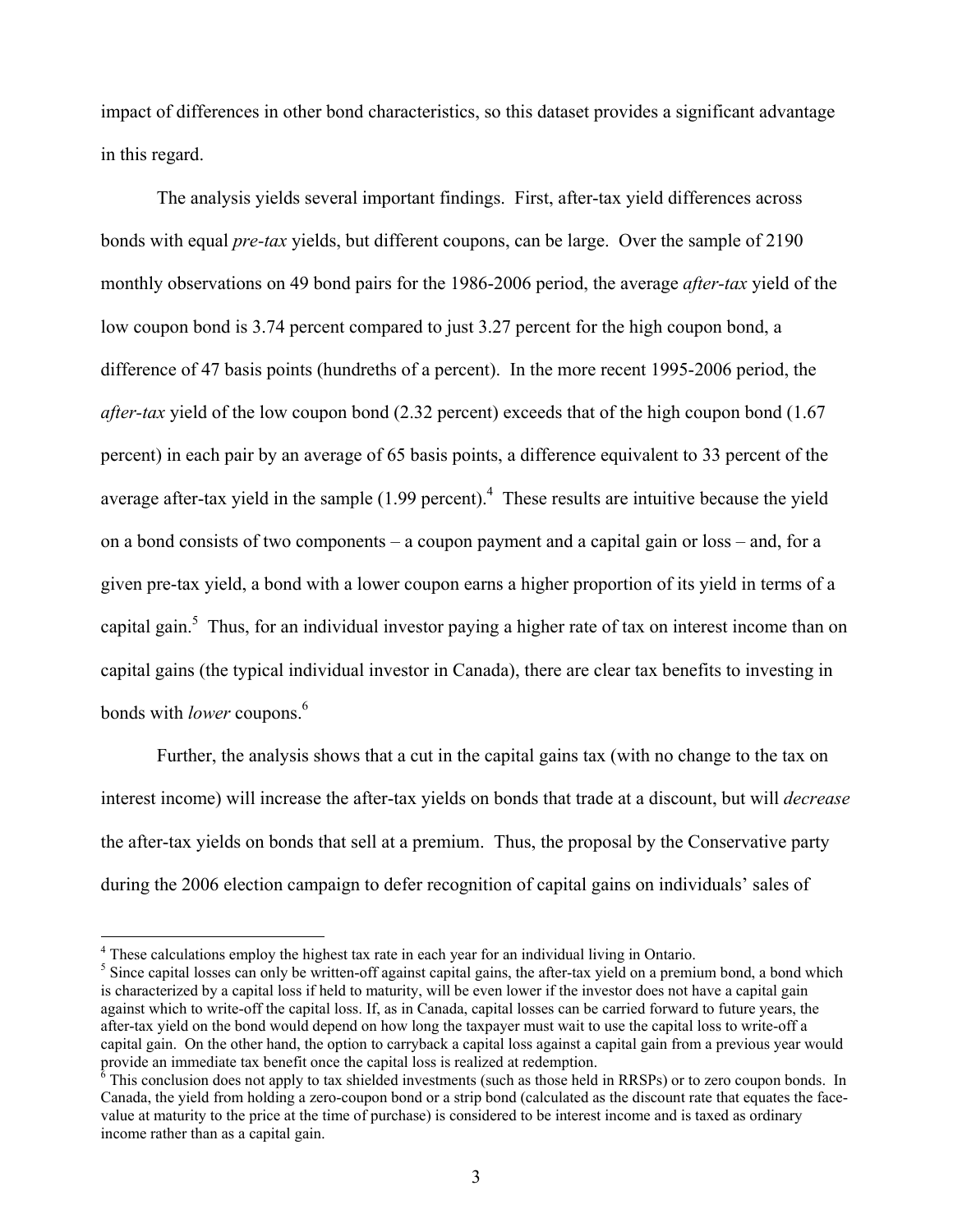assets when the proceeds are reinvested within six months would benefit individual taxpayers holding discount bonds relative to those holding premium bonds, and could even cause the after-tax yield on higher coupon premium bonds to be negative.

Notwithstanding the large differences in the personal income tax liabilities that arise from differences in bond coupons, the empirical results indicate that Canadian bond prices do not capitalize these tax liabilities.<sup>[7](#page-5-0)</sup> Since 1995, the pre-tax yields on Government of Canada bonds have differed by only a few basis points despite large differences in coupon rates. Further, empirical evidence indicates that even these very small differences in pre-tax yields do not change systematically in response to changes in the relative tax treatment of interest income and capital gains. This implies that, since 1995, bond prices have not changed in order to equate, or even partly equate, after-tax yields for individual investors. This is not surprising as individuals hold a relatively small proportion of Government of Canada marketable bonds (see Table 1). $^{8}$  $^{8}$  $^{8}$ 

In contrast to the 1995-2006 period, from 1986 through 1991, pre-tax bond yields are found to be generally higher for bonds with higher coupons.<sup>9</sup> While this is consistent with the view that

<span id="page-5-0"></span> $<sup>7</sup>$  Other studies have found evidence of this type of adjustment for tax-advantaged assets, such as US municipal bonds,</sup> although adjustment is typically not complete. Lovely and Wasylenko (1992) find that a one percentage point fall in the state income tax rate causes a 2.9 basis point fall in the yield to maturity on new issues of state bonds, while Gay and Kim (1991) provide some evidence of coupon-induced clientele effects in the US Treasury market during 1977-86. Multi-country studies by Litzenberger and Rolfo (1984) find that taxes affect the prices of bonds in Germany, Japan, the UK and the US, while Eijffinger, Huizinga and Lemmen (1998) find withholding taxes affect government bond yields in industrialized countries. In contrast, Green and Ødegaard (1997), Fama and French (1998), Elton and Green (1998) and Guenther (1994) find that taxes do not substantially impact bond prices. For example, Guenther (1994) finds that US Treasury bill yields respond to tax changes, but the magnitude of the response is small relative to that which would be expected if the marginal investor was an individual rather than, say, a tax-exempt organization. Using data for Canada, Brennan and Schwartz (1979) find only a small effect of income taxes on Government of Canada bond yields, but McCallum (1973) finds that the announcement of the introduction of a capital gains tax in Canada in 1969 had an impact on bond yields. Mackay, Prisman and Tian (2000) also find some evidence of a tax effect in the Canadian government bond market during the 1964-86 period. There is also a large related literature on the link between capital gains tax changes, stock returns and dividend yields. Examples using Canadian data include Amoaku-Adu, Rashid and Stebbins (1992), McKenzie and Thompson (1995) and Zeng (2002).

<span id="page-5-1"></span> $8$  The holdings of individuals in Table 1 include bonds held in tax-deferred registered savings plan (RRSP) accounts. It is less likely that taxes on individual bondholders will be capitalized in bond yields the greater is the extent to which individuals have the option to hold bonds in RRSPs.

<span id="page-5-2"></span> $\degree$  Halpern and Rumsey (2000) also observe that lower coupon Government of Canada bonds had lower yields (were "over priced") in the period from March 1992 to May 1993, which, they note, is consistent with a tax explanation. However, their focus is on institutional changes that increased the liquidity of strip bonds, and they do not investigate the interaction of tax rate changes, relative coupon levels and pre- and after-tax yields.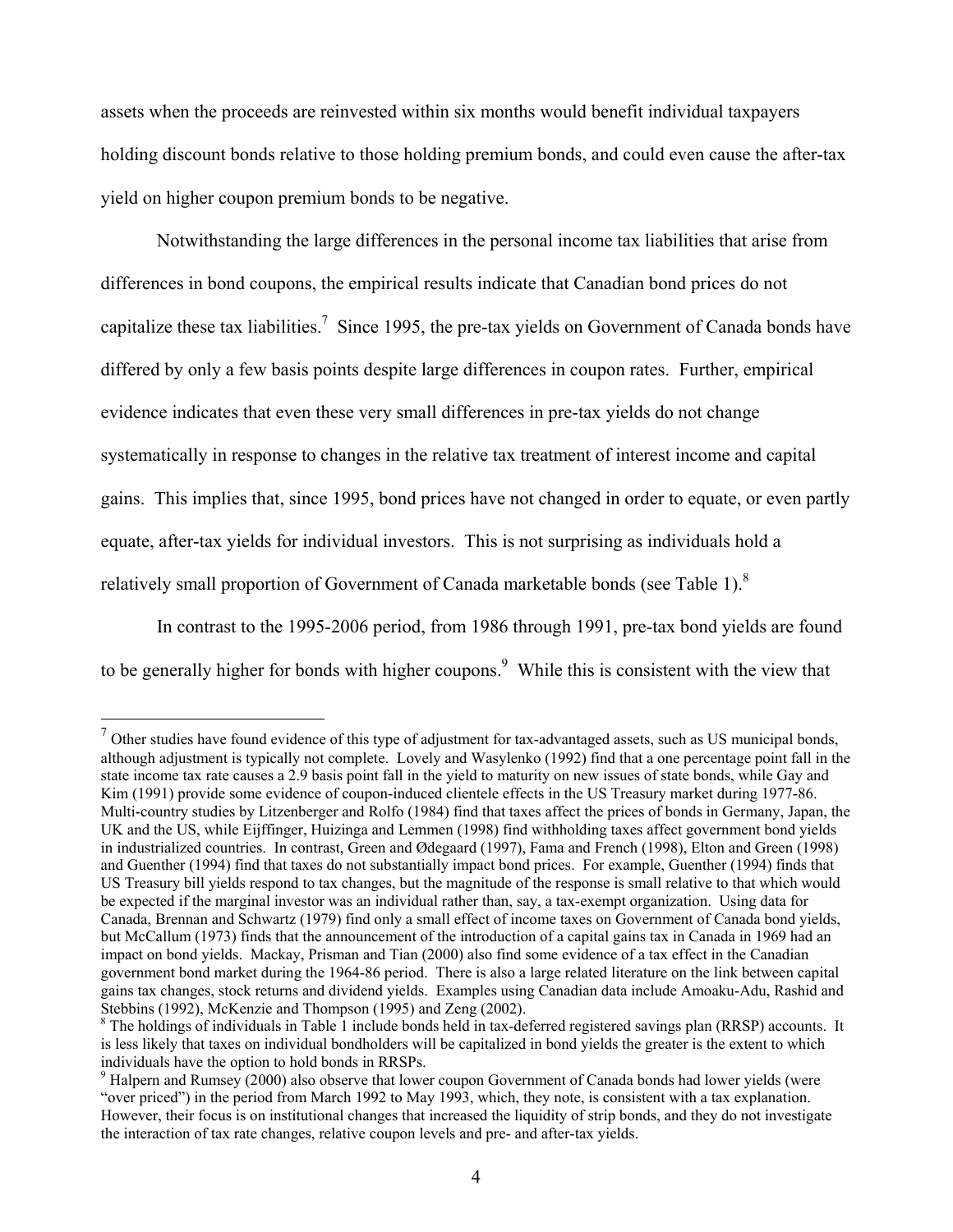pre-tax yields adjust to compensate investors for the greater tax liabilities associated with higher coupons, the pre-tax yield differences are only, on average, about one third of the level necessary to equate after-tax yields. More importantly, pre-tax yield differences show little or no correlation with actual tax changes over this period. Once again, this is not surprising given the evidence in Table 1 of the small proportion of Government of Canada bonds held by individuals. While the pre-tax yields on higher coupon bonds tend to be larger during the 1986-1991 period, this difference presumably arises from factors other than those related to the interaction of taxes and coupon differentials, such as, for example, market illiquidity, lack of transparency and *ad hoc* bond pricing practices (Johnson (2004-05), Whittingham (1996-97)). These practices became less prevalent after the introduction of reforms to the operation of the market for Government of Canada bonds by the financial sector and the Bank of Canada in the early 1990s, and this may explain the much smaller pre-tax yield differential after this time.

The results imply that the marginal investor in the market for Government of Canada bonds is an investor who pays no tax, such as a pension fund, since they earn the same after-tax return on high and low coupon bonds. As noted by Scholes and Wolfson (1992, 96), the marginal taxpayer "is indifferent between purchasing two equally risky assets, the returns to which are taxed differently." Infra-marginal investors are subject to tax rates different from those of the marginal investor, and are not indifferent to the choice of differentially taxed assets. Thus, given the differential taxation of coupon and interest income in Canada for individuals, individuals represent the "natural clientele" for low coupon bonds. As Scholes and Wolfson (97, 1992) point out, "Unless investors correctly identify their natural tax clienteles, they will not maximize their aftertax rates of return."

The central prescription of the analysis from a tax planning perspective is that an investor subject to a lower rate of tax on *capital gains* than on *other income* should choose bonds with lower

5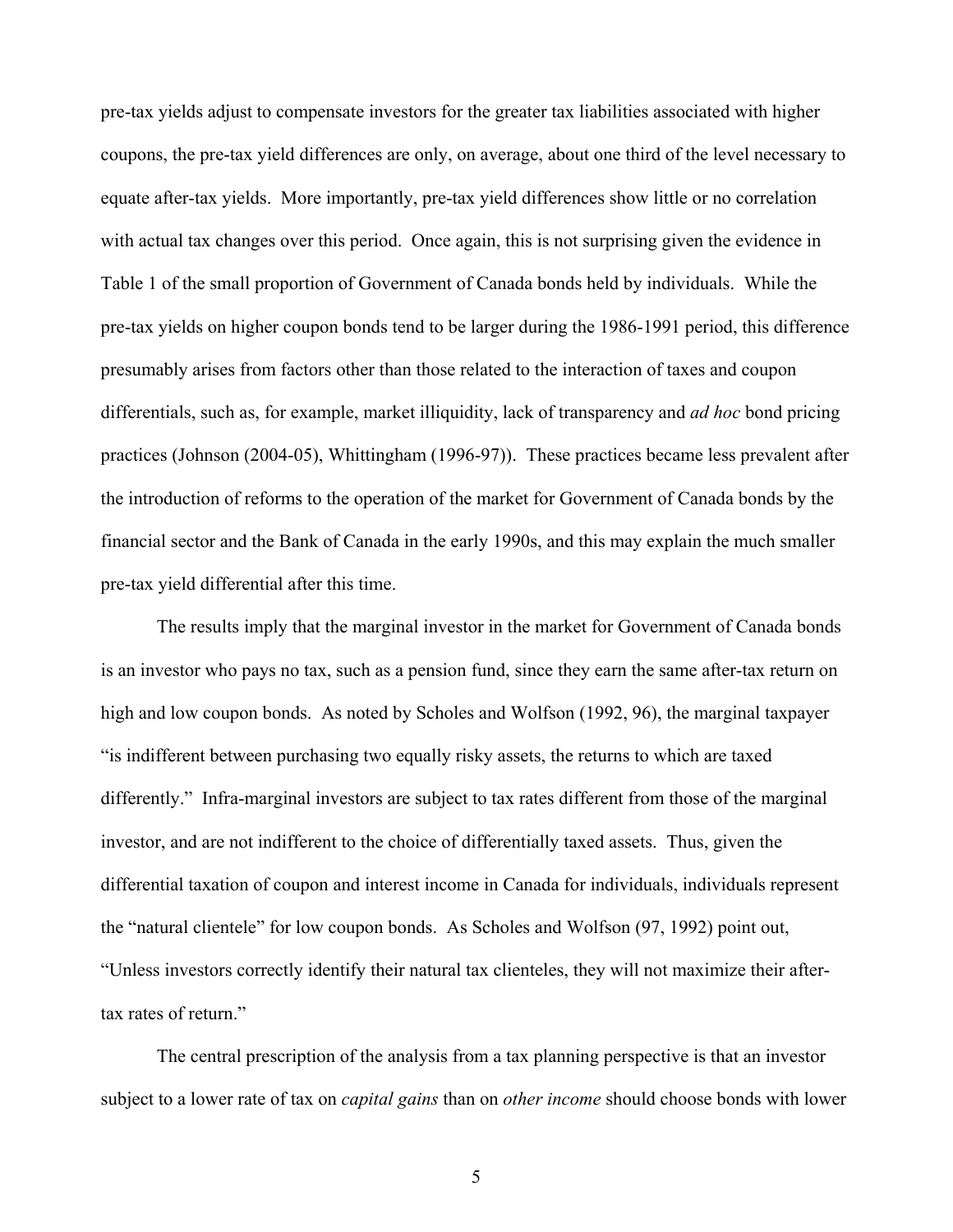coupons. The lower tax rate on capital gains than on interest income implies that, the smaller is the coupon on a bond (whether the bond sells for a premium or a discount), the smaller is the tax liability associated with the bond. If pre-tax yields were to adjust to compensate for differences in the tax liabilities of bonds with different coupons, lower coupon bonds would not have a tax advantage, but the evidence presented below indicates that this type of tax capitalization does not occur. Rather, in the most recent period, pre-tax yields for bonds with different coupons have been almost identical. Finally, the advantage of lower coupon bonds due to the *differential* taxation of capital gains and coupon income works in the same direction, but is much larger than the standard tax deferral argument made in favour of low coupon bonds (which holds even in the absence of differential taxation).

 The next section describes the tax treatment of the bond-related income of individuals. Examples are provided to illustrate the qualitative and quantitative impact of changes in the tax treatment of coupon income and capital gains on after-tax bond yields. In Section 3, using data on matched pairs of Government of Canada bonds, empirical evidence is presented to show how pretax and after-tax bond yields have adjusted in response to tax rate changes. The results and policy implications are discussed in the concluding section.

## *2. The Tax Treatment of Bonds in Canada and Implications for After-Tax Yields*

## *2.1 Bond Coupons and the Tax Treatment of Bonds*

 $\overline{a}$ 

With a coupon payment of C each period, a face value of \$100 and market price P, the pretax yield to maturity (Y) of a bond with M future coupon payments is given by:  $10$ 

<span id="page-7-0"></span> $10$  The yield to maturity is the yield that equates the present discounted value of a bond's income stream to the market price of the bond. Even in the absence of taxes, the yield to maturity will not be the same for two bonds with different coupons unless the term structure is flat. If the term structure is rising, the yield to maturity is higher for bonds with lower coupons because lower coupon bonds earn more of their income as capital gains that arrive farther in the future. Since these future payments are discounted using larger discount factors, the market price of these bonds is lower and the yield to maturity is higher. (See Brealey, Myers, Sick and Giammarino (1992, 596-600)). This effect is, however, generally small, particularly when compared to the magnitude of the tax effects illustrated below. For example, using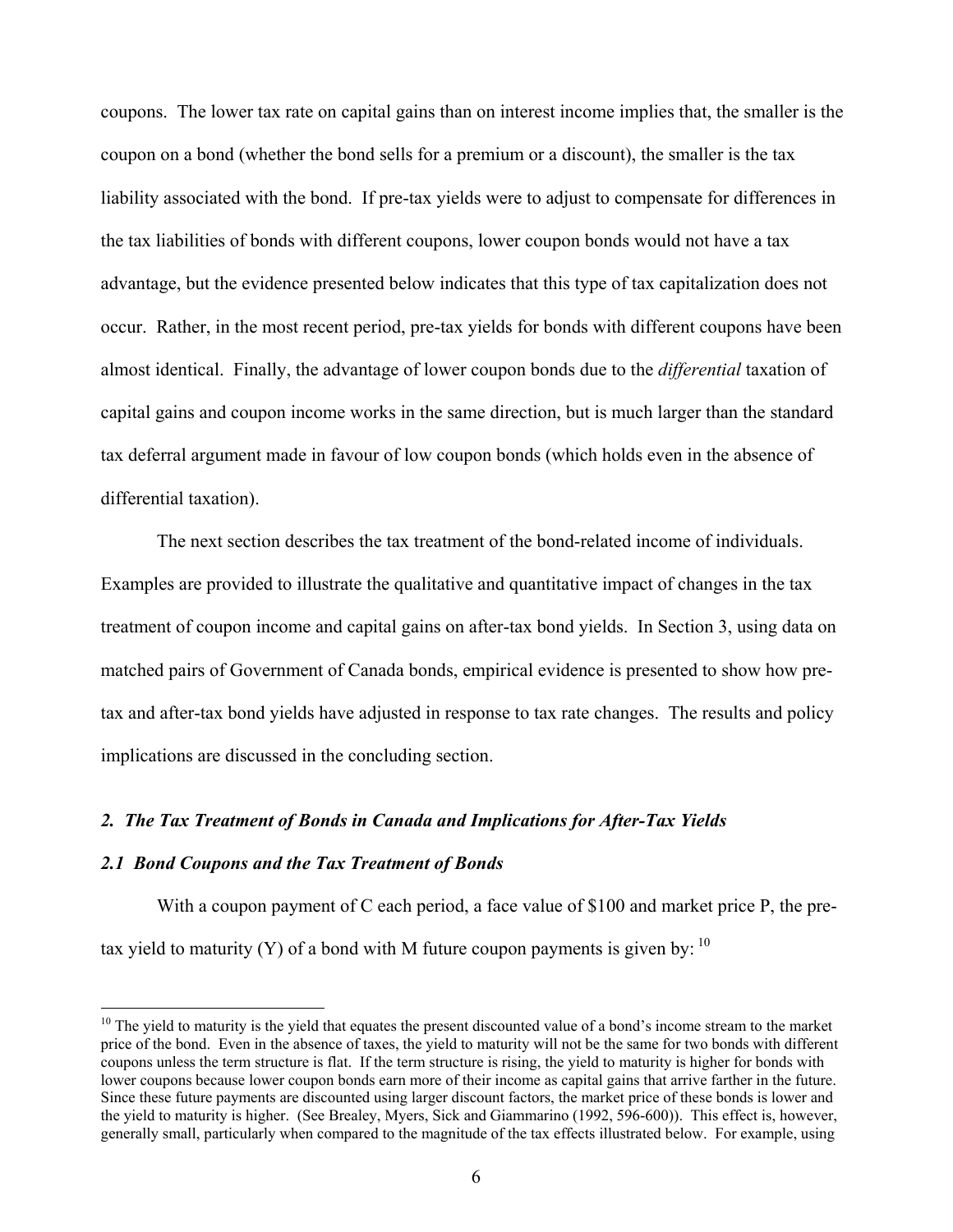$$
P = \sum_{m=1}^{M} \frac{C}{(1+Y)^{m}} + \frac{100}{(1+Y)^{M}}.
$$
 (1)

The after-tax yield to maturity,  $Y^{AT}$ , takes into account that individual investors pay tax on coupon and capital gains income and, given the market price P, is determined by the expression:<sup>11</sup>

$$
P = \sum_{m=1}^{M} \frac{C(1-\tau)}{(1+Y^{AT})^m} + \frac{100}{(1+Y^{AT})^M} - \frac{(100-P)\gamma\tau}{(1+Y^{AT})^M},
$$
\n(2)

where, as in Canada, the tax system applies the standard income tax rate, *τ*, to coupon income, but only applies a fraction, *γ*, of this tax rate to capital gains income. Since  $0 \leq \gamma \leq 1$ , the capital gains tax rate,  $\gamma \tau$ , is less than or equal to the tax rate on coupon income.

If the *pre-tax* yields on two bonds with different coupons are equal, and the tax rate on capital gains differs from the tax rate on coupon income, so 0 ≤ *γ* < 1 as in Canada (where *γ* currently equals .5), then the *after-tax* yields on the bonds must differ. As tax is assessed at a lower rate on capital gains than on coupon income, from equation (2), the bond with the higher coupon must have the smaller after-tax yield. The greater is the difference in the coupon rates, and the greater is the difference in the two tax rates, the larger is the difference in the after-tax yields. The tax rate differential makes it advantageous for individual investors to hold bonds with the lowest non-zero coupons and, thus, the lowest market price, so that the smallest proportion of the bond's yield is in the form of coupon payments and the largest proportion in terms of capital gains.

the average coupons for the high and low coupon bonds of each pair in the sample employed in this study (12 and 8 percent, respectively), the average maturity of the bonds in the sample (4 years), and the average (over all days for which there is data during the sample period, 1986-2006) zero coupon yield curve from the Bank of Canada, the coupon effect would cause the yield to maturity of the low coupon bond to exceed that of the high coupon bond by just 1.3 basis points (.013 percentage points). Even for relatively extreme cases in the sample, the magnitude of the coupon effect remains quite small. When maturity is extended to the longest maturity bond in the sample, 132 months (11 years), the difference in yields is only 2.9 basis points. When the discount rates for the steepest four-year zero-coupon yield curve in the sample are employed (a term premium of 3.1492 percent on 26 September 1994), the difference is 6.26 basis points. Using the discount rates associated with the greatest yield curve inversion for a maturity of four years (-3.181 percent on 3 August 1989), the coupon effect is only -2.3 basis points.<br><sup>11</sup> This formula implies that the tax system treats capital gains and losses symmetrically, that tax rates are known and

<span id="page-8-0"></span>believed to be constant through time, and that taxes are imposed when bond income is paid to bondholders. A similar formula is used in many other studies. See Robichek and Niebuhr (1970) and Green and Ødegaard (1997) for two examples.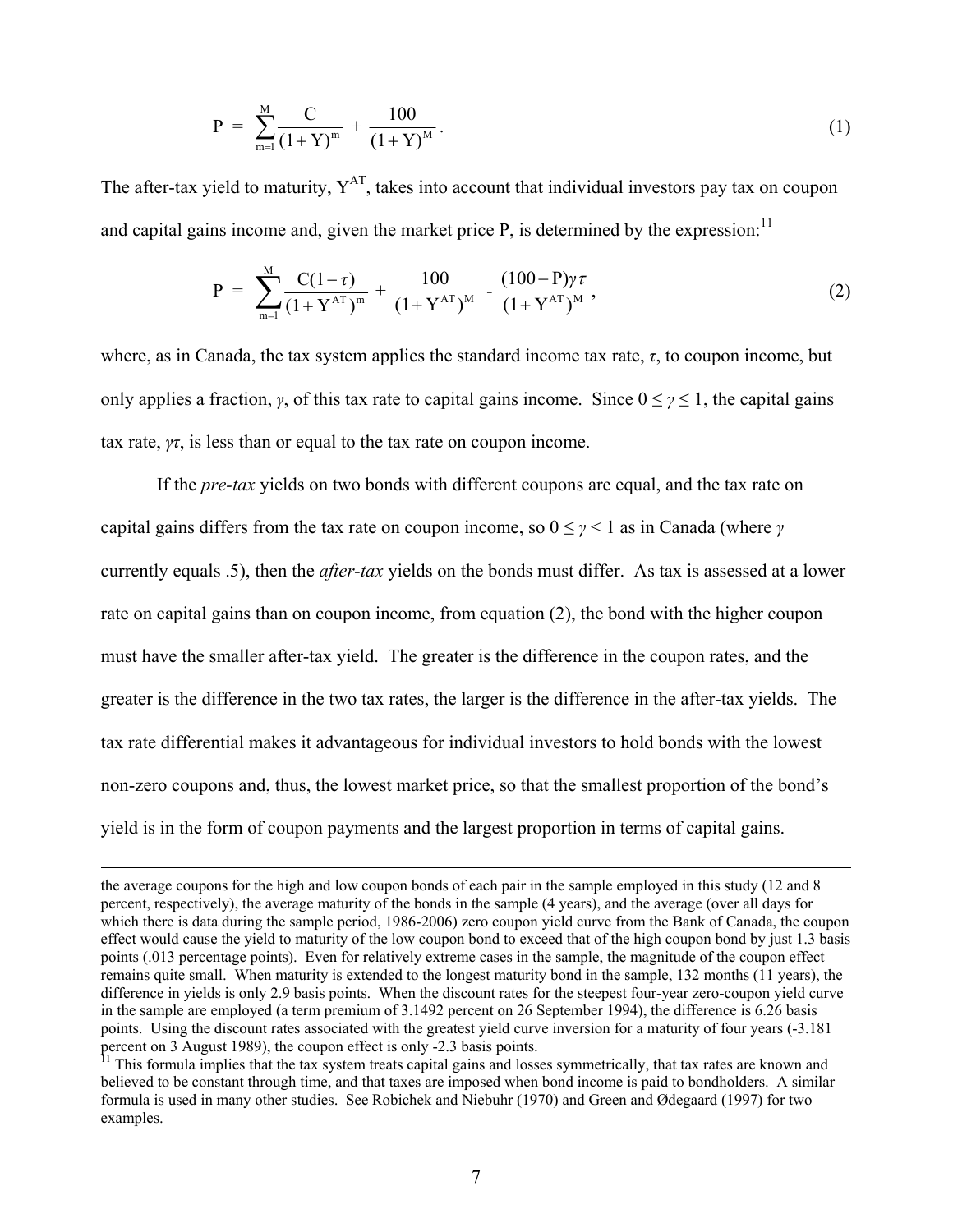A simple example provides an indication of the magnitude of the impact of taxes on the after-tax yields of individuals for bonds with different coupon rates. Consider two bonds that mature in one year, are identical in terms of risk characteristics, have a face value of \$100, and earn the same pre-tax yield  $(Y)$  of 5 percent. The coupon  $(C)$  on one of the bonds is assumed to be 3 percent while the coupon on the other bond is 7 percent and, for simplicity, coupon payments are made only once a year. From equation (1), the price of each bond is determined by the formula:

$$
P = \frac{100 + C}{1 + Y}.\tag{3}
$$

The price of the bond with a 3 percent coupon will be \$98.095, while the price of the bond with the 7 percent coupon will be \$101.905. Given the price of the bond from equation (3), equation (2) implies that the after-tax yield is:

$$
Y^{AT} = \frac{100 + C(1 - \tau) - (100 - P)\gamma \tau}{P} - 1.
$$
 (4)

For the relatively realistic case in which the tax rate on income (*τ*) is 40 percent, while only 50 percent of capital gains are taxable, the after-tax yield on the bond with the 3 percent coupon is 3.39 percent, while the bond with the 7 percent coupon has an after-tax yield of only 2.63 percent. Thus, the low coupon (discount) bond earns a yield that is 29 percent higher than the bond with the higher coupon (3.39/2.63=1.29). Further, these calculations presume that an investor has capital gains on other investments against which the capital losses associated with the premium bond can be applied. If this is not the case, the after-tax yield on the bond with the 7 percent coupon would fall from 2.63 percent to just 2.25 percent, so the after-tax yield would be 50 percent higher on the low coupon bond relative to the yield on the high coupon bond (3.39/2.25=1.51).

The source of the difference in after-tax yields is the divergence of the tax rate on capital gains from the tax rate on other income. If 100 percent of capital gains are taxed, so the two tax rates both equal 40 percent, the after-tax yield would be 3 percent on both bonds, irrespective of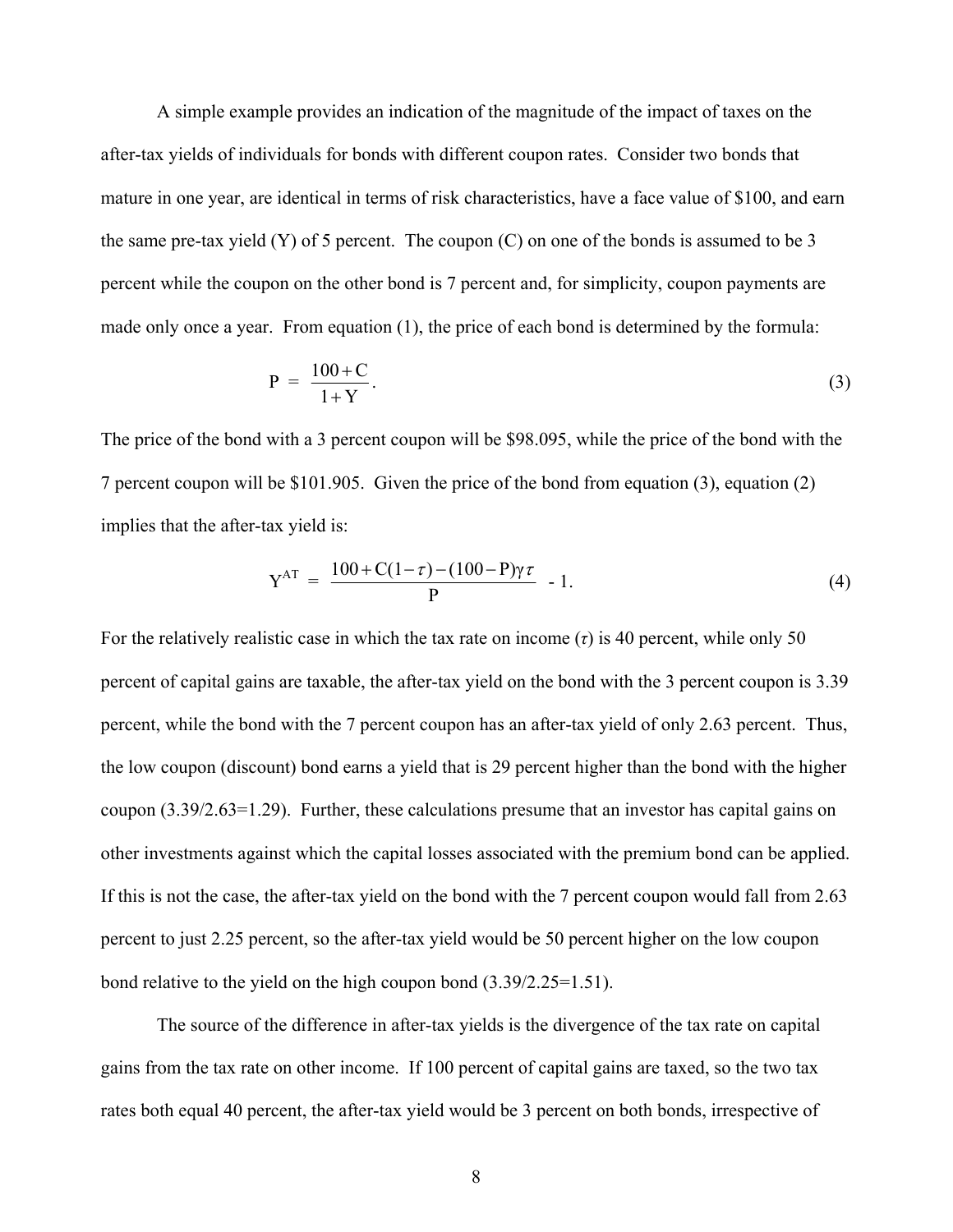their coupon levels. It is the interaction of the unequal tax rates with the different coupon levels that creates the disparity in after-tax yields.

# *2.2 An Example Using Actual Government of Canada Bonds*

The example given above employs two hypothetical one-period bonds. For a better understanding of the relationship between tax rates and coupon levels, and to gain some sense of the realistic magnitude of these tax effects, consider three actual Government of Canada bonds. These bonds have coupon rates of 3.5, 6.5 and 13.5 percent, respectively, and matured on 1 June 2004. Two years prior to maturity, on 31 May 2002, the bid prices for these three bonds (per \$100 face value) were \$98.78, \$104.49 and \$117.80, respectively, implying almost identical pre-tax yields of 4.142, 4.129 and 4.102 percent.<sup>12</sup> Using these prices and yields, and equation (2) above, it is possible to solve for the after tax yield  $(Y^{AT})$  of each bond as of 31 May 2002 and, in addition, to use simulations to illustrate the relationship between the after-tax yield for each of the three bonds and the tax rates on ordinary income and capital gains.

Figure 1 graphs the after-tax yields for the 3.5, 6.5 and 13.5 percent bonds, as well as for a hypothetical bond with a coupon equal to the market yield of 4.1 percent (so that it trades at neither a premium nor a discount), against the tax rate on capital gains (measured as a percentage of the tax rate on other income). The tax rate on other income,  $\tau$ , is assumed to be 46.4096 percent, which was the maximum tax rate for a resident of Ontario on 31 May 2002.<sup>13</sup> An examination of Figure 1

<span id="page-10-0"></span><sup>&</sup>lt;sup>12</sup> Financial Post Corporation,  $FP$  Bonds – Canadian Prices 2002, 2003, p. 4.

<span id="page-10-1"></span> $^{13}$  The tax rate for Ontario was chosen as it is the province with the largest population. In May 2002, the maximum federal income tax rate was 29 percent, the rate for the highest tax bracket in Ontario was 11.16 percent, and the maximum Ontario surtax was 56 percent (for an overall rate of 46.41 percent). As the federal tax comprises a large share of the overall tax rate, the difference in rates across provinces is relatively small. In 2005, rates were somewhat higher in provinces to the east of Ontario, with a top rate of 48.64 percent in Newfoundland, and lower in provinces west of Ontario, with the lowest rate being 39.00 percent in Alberta, and the second lowest 43.7 percent in British Columbia (Canadian Tax Foundation, *Finances of the Nation 2005*, Table 3.9). Thus, the choice of province is unlikely to greatly alter the results, although the tax advantage associated with discount bonds is likely to be somewhat smaller in Alberta than in Ontario. Since high income earners are more likely to have savings to invest, the highest individual income tax rate is employed. This choice may not be critical to the analysis as marginal income tax rates rise quickly with income in Canada. The rate in Ontario is over 30 percent when personal income for a single taxpayer is just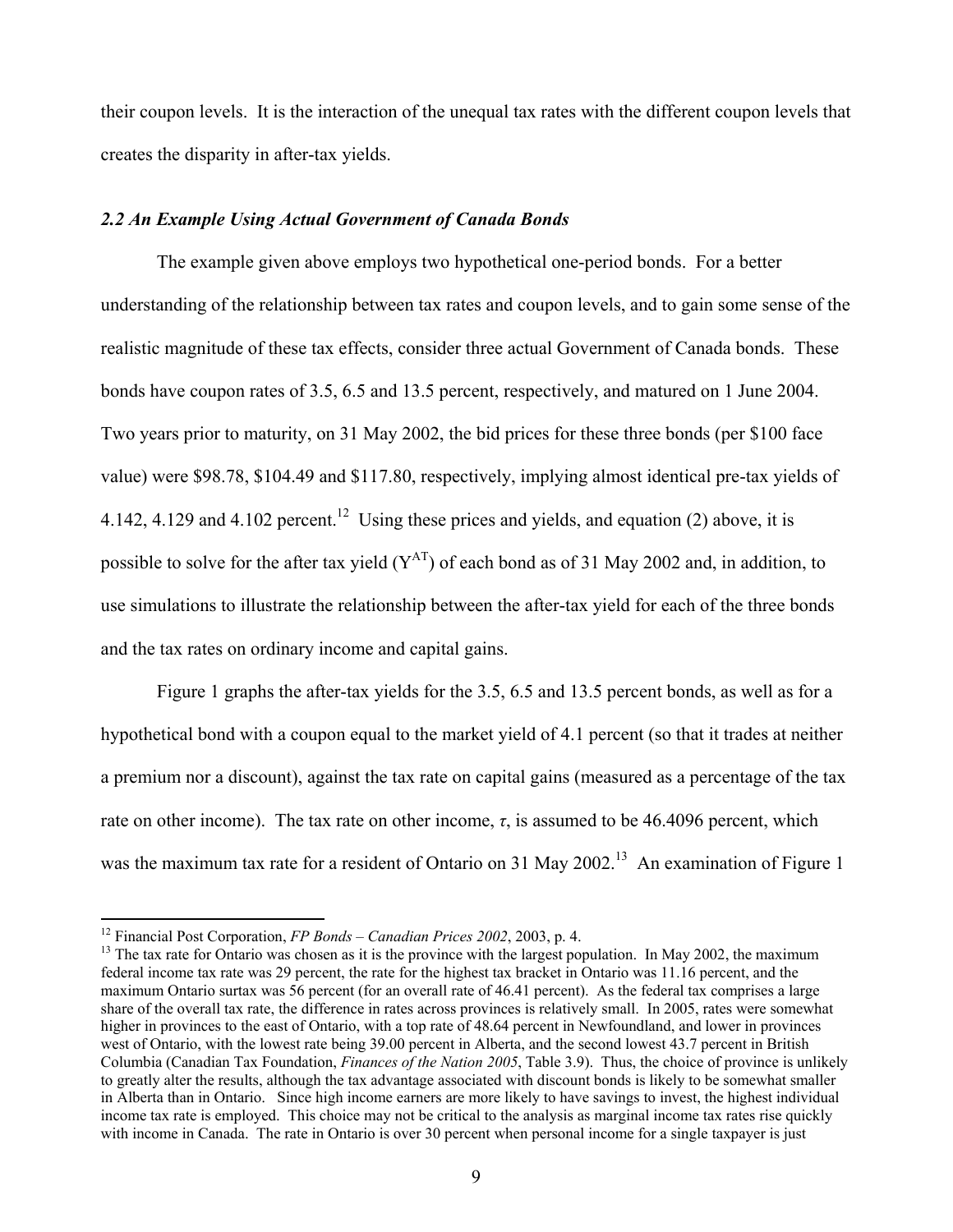indicates that the after-tax yields differ markedly across the four bonds, and that the magnitude of this difference depends on the capital gains tax rate. For example, when the capital gains tax rate is 50 percent of the ordinary income tax rate (*γ*=.5), the rate in effect in 2002, the after-tax yields vary from 2.4 percent for the lowest coupon bond to 0.4 percent for the highest coupon bond. Even the difference between the after-tax yields of the bonds with the 6.5 and 3.5 percent coupons (a comparison that is similar to the hypothetical example in the previous section) is quite large equal to 40 percent of the after-tax yield  $(2.4/1.7=1.4)$ .

Figure 1 also reveals that a cut in the capital gains tax rate, holding the tax on other income constant, would cause the after-tax yields of the three bonds to differ by an even larger amount. For example, if the tax rate on capital gains fell to zero, a change similar to that proposed by the current federal government,  $^{14}$  the after-tax yield on the bond trading at a discount would rise (since it realizes a capital gain and now would not have a tax liability associated with this gain). In contrast, the after-tax yields of the two other bonds, both of which trade at a premium, would actually *fall*. This follows because a bond that sells at a premium suffers a capital loss on redemption and this capital loss is only valuable to the extent that it can be used to counter the tax liability associated with the capital gain earned on another asset. When the capital gains tax rate declines, this benefit also falls and completely disappears if the tax rate on capital gains is zero. For the bond with the 13.5 percent coupon, the after-tax yield becomes negative when the capital gains tax rate falls below 40 percent of the tax rate on other income, and is *negative* 1.5 percent if the capital gains tax rate is zero. Of course, if the capital gains tax rate and the tax rate on other income are equal ( $\gamma$  =1), as

<span id="page-11-0"></span><sup>\$40,000,</sup> while the tax rates at this income level in all the other provinces represent a larger proportion of the maximum marginal tax rate than is the case for Ontario (Canadian Tax Foundation, *Finances of the Nation 2005*, Table 3.9).<br><sup>14</sup> The Conservative Party of Canada *Federal Election Platform 2006* "Stand Up for Canada" (p. 16) propo "Eliminate the capital gains tax for individuals on the sale of assets when the proceeds are reinvested within six months." <http://www.conservative.ca/media/20060113-Platform.pdf>, downloaded 30 July 2007.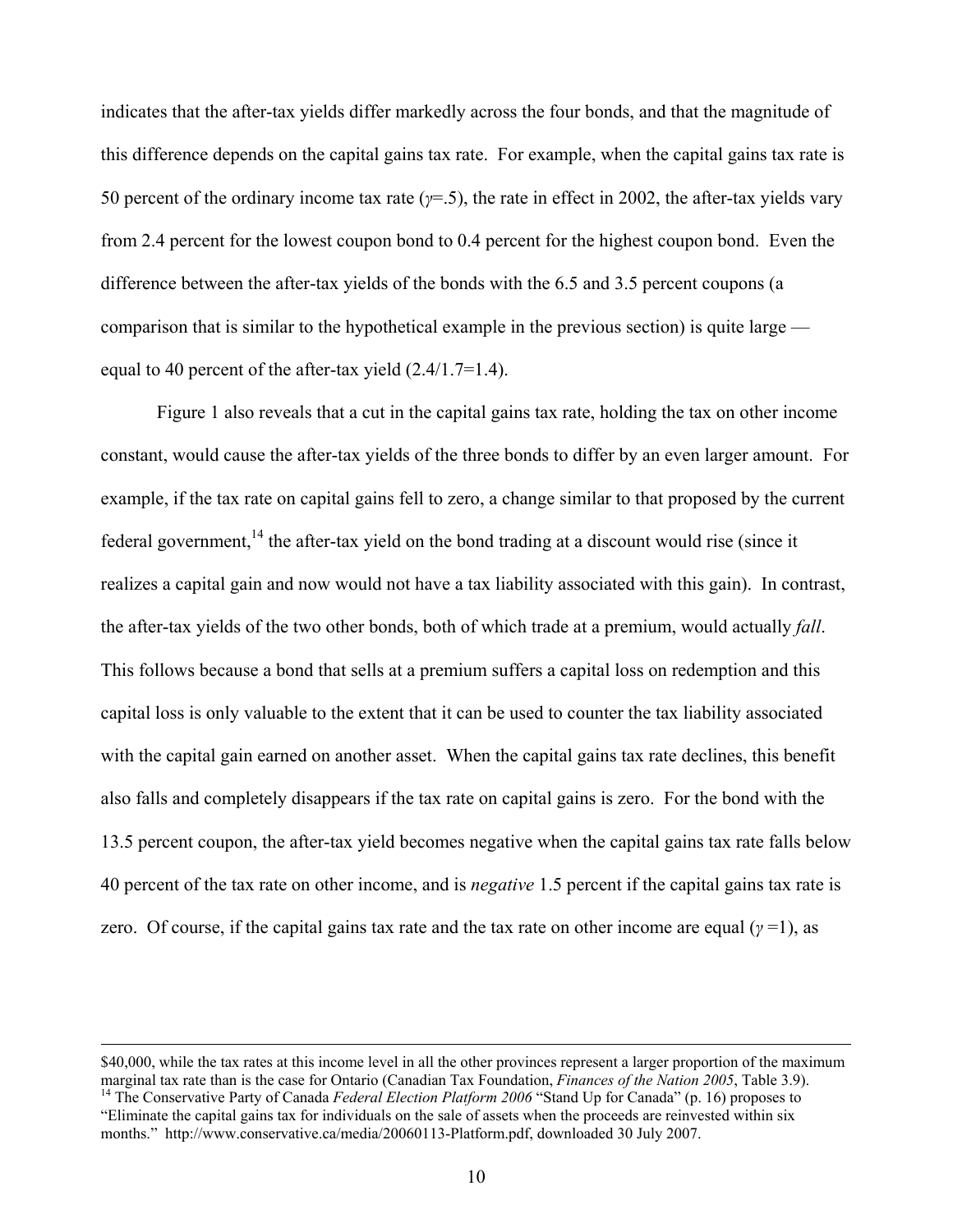shown in Figure 1, the after-tax yields of all four bonds are almost identical.<sup>[15](#page-12-0)</sup>

The impact on the after-tax yields of bonds with different coupon levels from a change in the tax rate on ordinary income is illustrated in Figure 2. This figure shows the after-tax yields of the three Government of Canada bonds used in Figure 1 when the tax rate on other income is 46.4906 percent, the rate in 2002, as well as for a tax rate of 55.42 percent, the maximum tax rate in effect in Ontario in 1986, and one of the highest rates in the recent past.<sup>16</sup> As expected, a decrease in the tax rate on other income from 55.42 to 46.4906 percent causes the after-tax yields on all three bonds to rise. For example, if the capital gains tax rate is the same as the tax rate on other income (*γ*=1), the yields on all three bonds rise by about 0.4 percentage points (from 1.8 percent to 2.2 percent). If the tax rate on capital gains is 50 percent of the tax rate on interest income, the approximately nine percentage point cut in the income tax rate has a greater relative impact on higher coupon bonds, as the after-tax yields on the 13.5, 6.5 and 3.5 percent bonds rise by .72, .47 and .35 percentage points, respectively. Further, when the capital gains tax rate is zero, the tax cut would cause the after-tax yield on the 13.5 percent coupon bond to rise by over a full percentage point, from -2.6 to -1.5 percent. Even for the bond with the 6.5 percent coupon, the after-tax yield rises by .6 percentage points. In contrast, for the bond with the smallest coupon (3.5 percent), the after-tax yield rises by only 0.3 percentage points. Thus, the greatest benefit of an ordinary income tax cut is to holders of bonds with the largest coupons. This follows because, the higher is a bond's

<span id="page-12-0"></span><sup>&</sup>lt;sup>15</sup> The yields will not be identical because of a tax deferral effect. The lower is the coupon of a bond, the greater the proportion of the yield that comes as a capital gain which is taxed in the future. Thus, with a flat yield curve, the aftertax yield to maturity of a bond will be higher the lower is its coupon (Livingstone (1979)). (With an upward sloping yield curve, this effect is opposite in sign to the coupon effect on the yield to maturity discussed in footnote 10 above.) This means that there is a tax advantage to all taxpaying investors from holding lower coupon bonds, even those investors who pay the same rate of tax on capital gains and interest income. However, this tax timing or deferral effect is likely to be small relative to the effect of the differential taxation of capital gains and interest income. For example, given a bond pair with the average characteristics of the bonds in the sample employed below (12 and 8 percent coupons on the high and low coupon bonds in the pair, respectively; four years to maturity; and a pre-tax yield to maturity of 7.5 percent), the after-tax yields differ by only 9 basis points (.09 percentage points) when capital gains and interest income are taxed at the same rate (.464096).<br><sup>16</sup> In 1986, the maximum federal tax rate was 34 percent, and the maximum federal surtax was 11.5 percent. The

<span id="page-12-1"></span>Ontario tax rate was equal to 50 percent of the federal basic tax and the Ontario maximum surtax was 3 percent.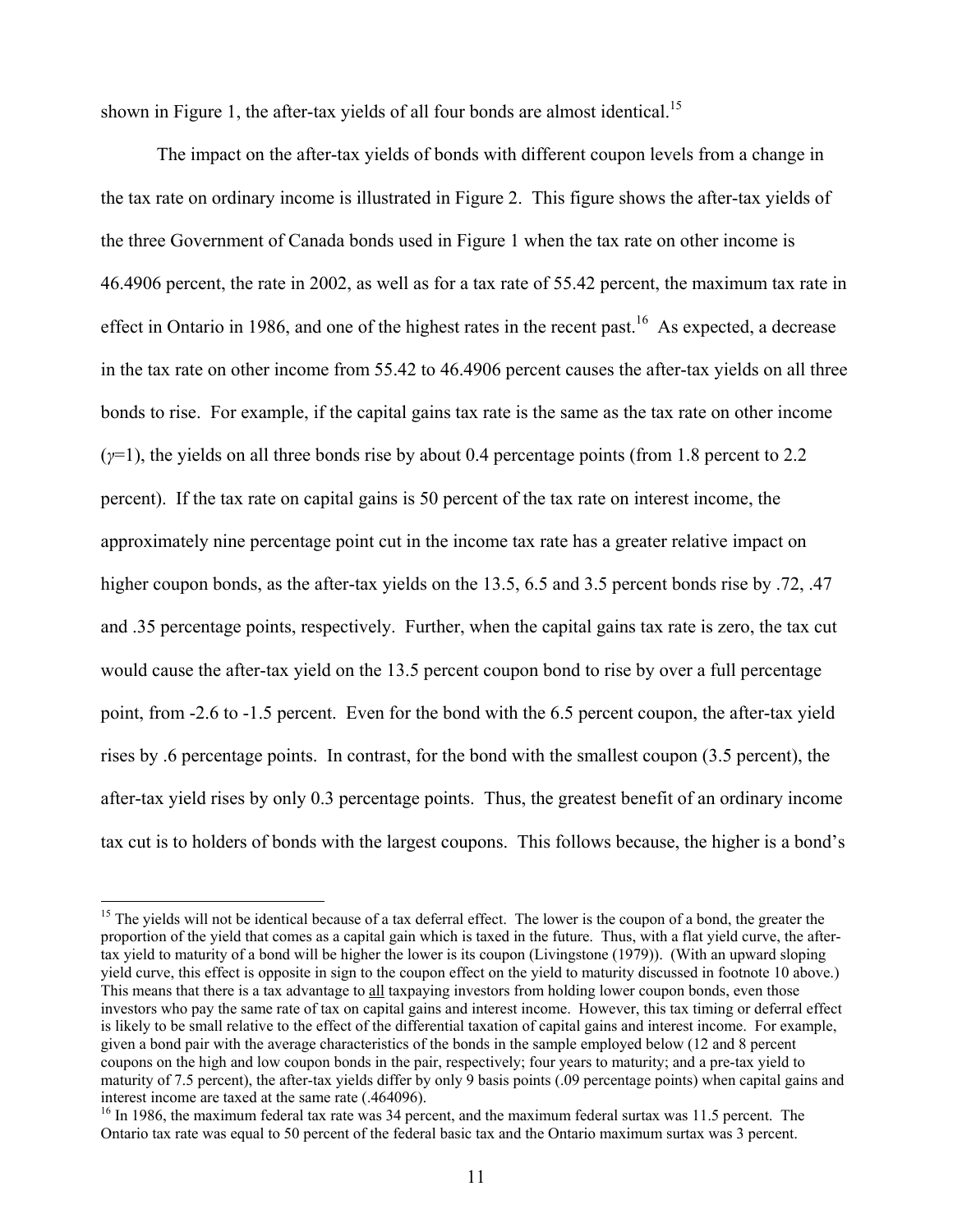coupon, the larger is the proportion of the yield in the form of coupon payments that are subject to the ordinary income tax rate. This effect is magnified when the capital gains tax rate is smaller because the coupon payment tax liability becomes a larger part of the total tax liability.

## *3. Empirical Analysis of the Impact of Taxes on Pre-Tax and After-Tax Bond Yields*

As a bond with a lower coupon earns a greater proportion of its yield as a capital gain, and the tax rate on capital gains is lower than the tax rate on coupon income, one might expect that personal income tax paying investors would prefer to hold low coupon bonds. This type of preference would put downward pressure on the pre-tax yields of low coupon bonds relative to the yields of high coupon bonds (creating an "implicit tax" as noted by Scholes and Wolfson (1992)). If pre-tax yields *fully* adjust to compensate for tax differences, after-tax yields would be equal for bonds with identical characteristics, but different coupons. Using Government of Canada bond data, this section examines how the pre-tax and after-tax yields on high and low coupon bonds differ and whether there is a systematic relationship between these differences and tax rates.

# *3.1 Data*

 $\overline{a}$ 

In order to more easily isolate the impact of coupon differences on bond yields, this study employs observations on bond pairs, where each pair consists of two bonds that have different coupon rates, but are identical in terms of issuer (the Government of Canada) and date of maturity.<sup>17</sup> The use of bond pairs to analyze the impact of taxes on yields means that it is not necessary to control for potentially important differences across bonds, such as, for example, issuer risk and time to maturity. $18$ 

<span id="page-13-1"></span><span id="page-13-0"></span> $17$  All the bonds in the sample are not callable and pay interest on a semi-annual basis, but the bonds in each pair may differ in terms of amount issued and issue year. Only data on bonds denominated in Canadian dollars are employed and, as is typical in the literature, the sample is restricted to bonds with no fewer than 13 months to maturity.<br><sup>18</sup> Similar types of samples have been employed previously in studies of the US bond market by Litzenberger (1984), Jordan and Jordan (1991), Ronn and Shin (1997), and Elton and Green (1998). An advantage of the data set employed here is the relatively large number of observations (2190). Earlier studies use quite small samples of just 30-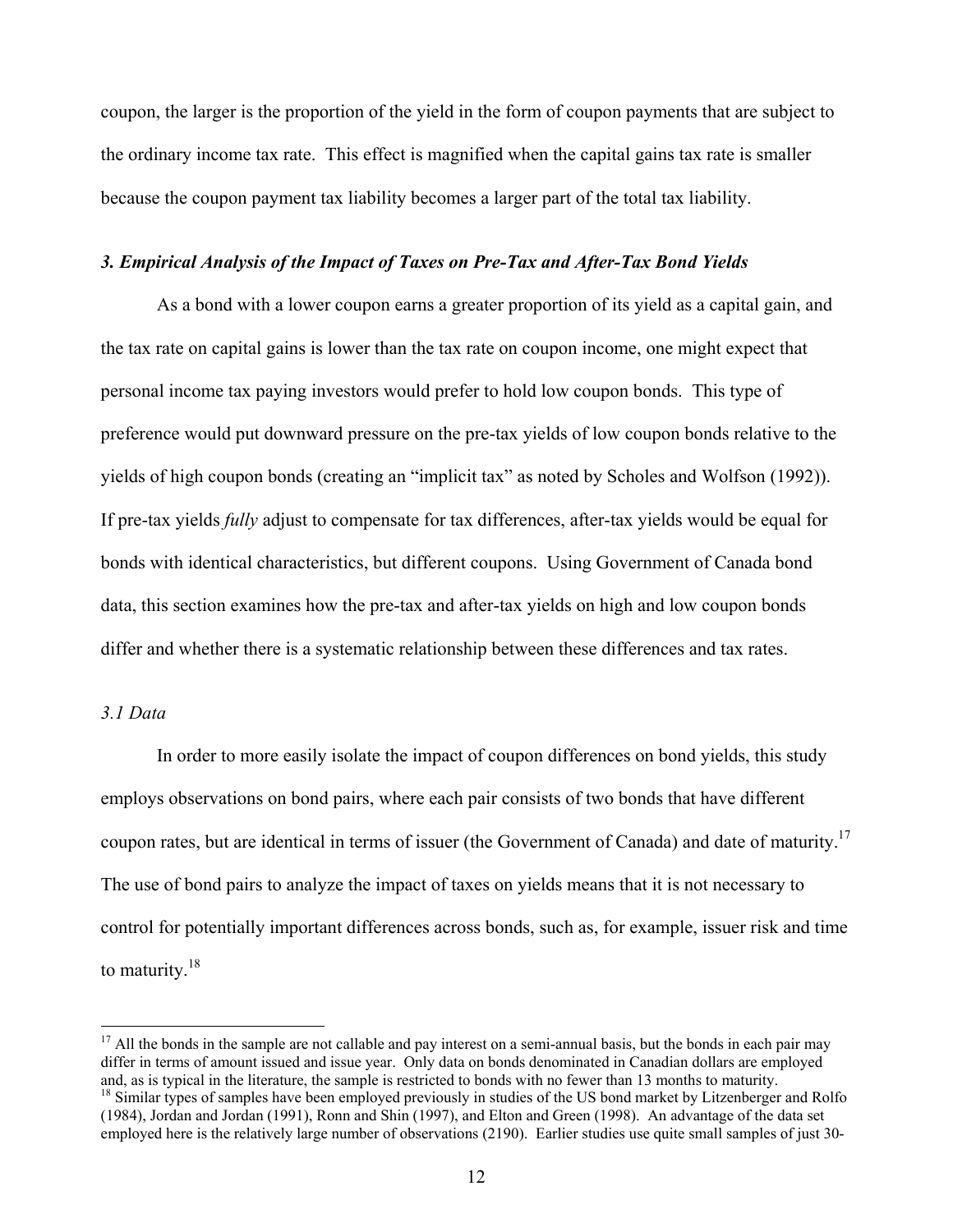The bond data are taken from *Canadian Bond Prices* and *FP Bonds – Canadian Prices*, both published by the Financial Post Corporation. The sample consists of 2190 end-of-month observations on the prices of 94 bonds that can be combined to form 49 bond pairs.<sup>19</sup> The span of the data is from 1986 through 2006, but some of the bonds matured during this period, while others were newly issued. As a consequence, the time period covered by the data for each bond pair is not the same for all pairs. The average number of observations per bond pair is 44.7, although the number of observations per pair ranges from 2 to 112 months. The number of observations per year varies from 45 to 203 and averages 104.3. As noted in Part A of Table 2, the average coupons of the high and low coupon bonds are just under 12 and 8 percent, respectively, so that the average difference between the coupons of the bonds in each pair is approximately 4 percentage points. For summary descriptive statistics, see the Data Appendix.<sup>[20](#page-14-1)</sup>

The tax rates on interest (coupon) income (*τ*) and capital gains (γ*τ*), as well as the capital gains tax as a proportion of the tax rate on interest income  $(y)$ , are illustrated for the period 1986 through 2006 in Figure 3, where these tax rates are the highest tax rates for individuals living in Ontario. The tax rate on coupon income changed 14 times during this period. It was highest in 1986, at 55.42 percent, but reached a second peak of 53.19 percent in 1994, before falling to 46.41 percent by 2001 (a decline of just under 13 percent). While a large number of the 16 changes in the capital gains tax rate,  $\gamma\tau$ , were due to movements in the tax rate on other income,  $\tau$ , the value of  $\gamma$ also changed four times during the sample period, so the simple correlation between the two tax rate

 <sup>40</sup> observations, although on bond "triplets", rather than pairs. Elton and Green (1998) employ a similar number of observations as used here, but use daily data, rather than monthly, so their data covers a shorter time span.<br><sup>19</sup> Ninety-four bonds can be used to construct 49, rather than 47, bond pairs because there are four cases in w

<span id="page-14-0"></span>bonds share the same maturity date and, thus, can be used to form two bond pairs. In this case, the two pairs consist of the lowest and highest coupon bonds in the triplet each combined with the third bond. 20 While the *Financial Post Corporation* data set includes end-of-month closing bid yields as well as prices, the yields

<span id="page-14-1"></span>utilized in the empirical analysis were calculated by the authors using the bond price data and the standard bond pricing formula (equation (1)). Since the empirical analysis requires the calculation of after-tax yields, the calculation of both pre-tax and after-tax yields by the authors means that it is possible to ensure that a similar methodology is used to calculate both types of yields (as there are slight differences in the algorithms used to solve for the yield in the nonlinear bond pricing formula). The pre-tax yields reported by the *Financial Post Corporation* were found to be effectively indistinguishable from those used here.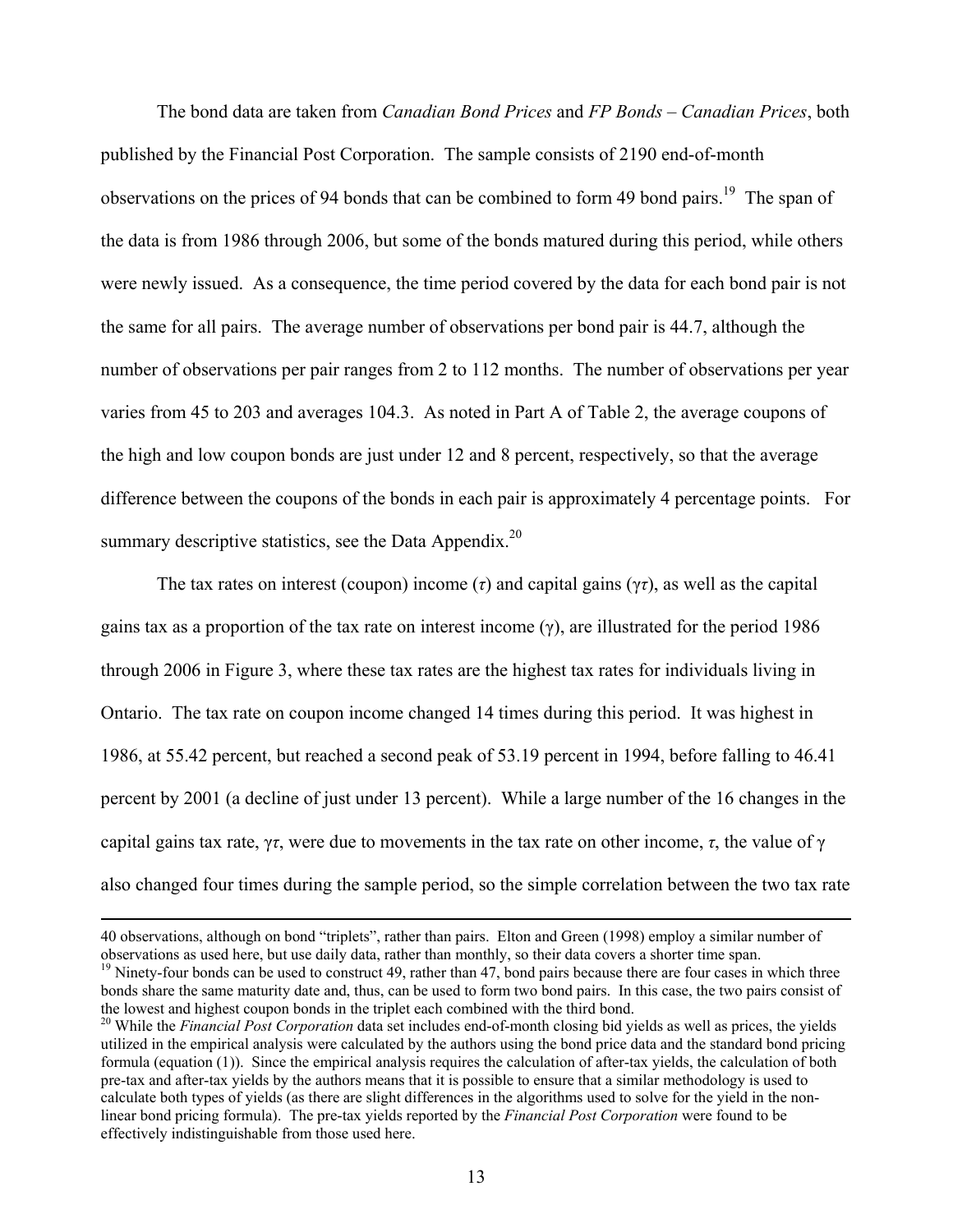series is only .599. The capital gains tax rate generally rose during the first half of the sample, reaching a high of 39.89 percent in 1994 (75 percent of the tax rate on interest income), before falling to 23.2 percent in 2001 (a reduction of almost 42 percent). Throughout the sample period, the capital gains tax rate has been lower than the tax rate on interest income, implying a tax advantage to the holding of low coupon bonds. $^{21}$ 

## *3.2 Matched Bond Pair Pre-Tax Yield Differentials: Overview of the Data*

The average pre-tax yield differential for the whole sample, as well as for 1986-1991 and 1995-2006, is given in Part B of Table 2, while annual averages are given in Table 3 and illustrated in Figure 4, along with two dotted lines representing, respectively, one standard deviation above and below the average for each year. From 1995 onwards, the average pre-tax yield differential has been under 10 basis points, and the distribution of yield differentials has been quite compact. However, during this same period, there were large differences between the coupons of the high and low coupon bonds, with these differentials averaging 4.5 percentage points (Table 2, Part A) and varying from 1.5 to 8.75 percentage points. Hence, the similarity of pre-tax yields is not the result of small coupon differences.

In contrast to the post-1994 period, prior to 1995, pre-tax bond yield differentials are much larger and there is considerably more dispersion in these differentials – a standard deviation of up to 25 basis points rather than the approximately 3 basis points of the latter period. For 1986 through 1991, the pre-tax yield on the high coupon bond in each pair exceeded the yield on the low coupon bond by an average of almost 28 basis points. While this average pre-tax yield difference is much larger than the average for 1995 to 2006, the average coupon difference between the high and low coupon bonds of 3.57 percentage points for 1986-1991 was, perhaps surprisingly, smaller than the

<span id="page-15-0"></span> $21$  A lifetime capital gains deduction was introduced in 1985, capped at \$100,000 in 1988, and eliminated in 1994. Since this deduction caused the proportion of capital gains that were subject to tax  $(y)$  to go to zero for individual investors who could make use of this deduction, the relative benefit of bonds with lower coupons would have been larger than in the absence of the deduction.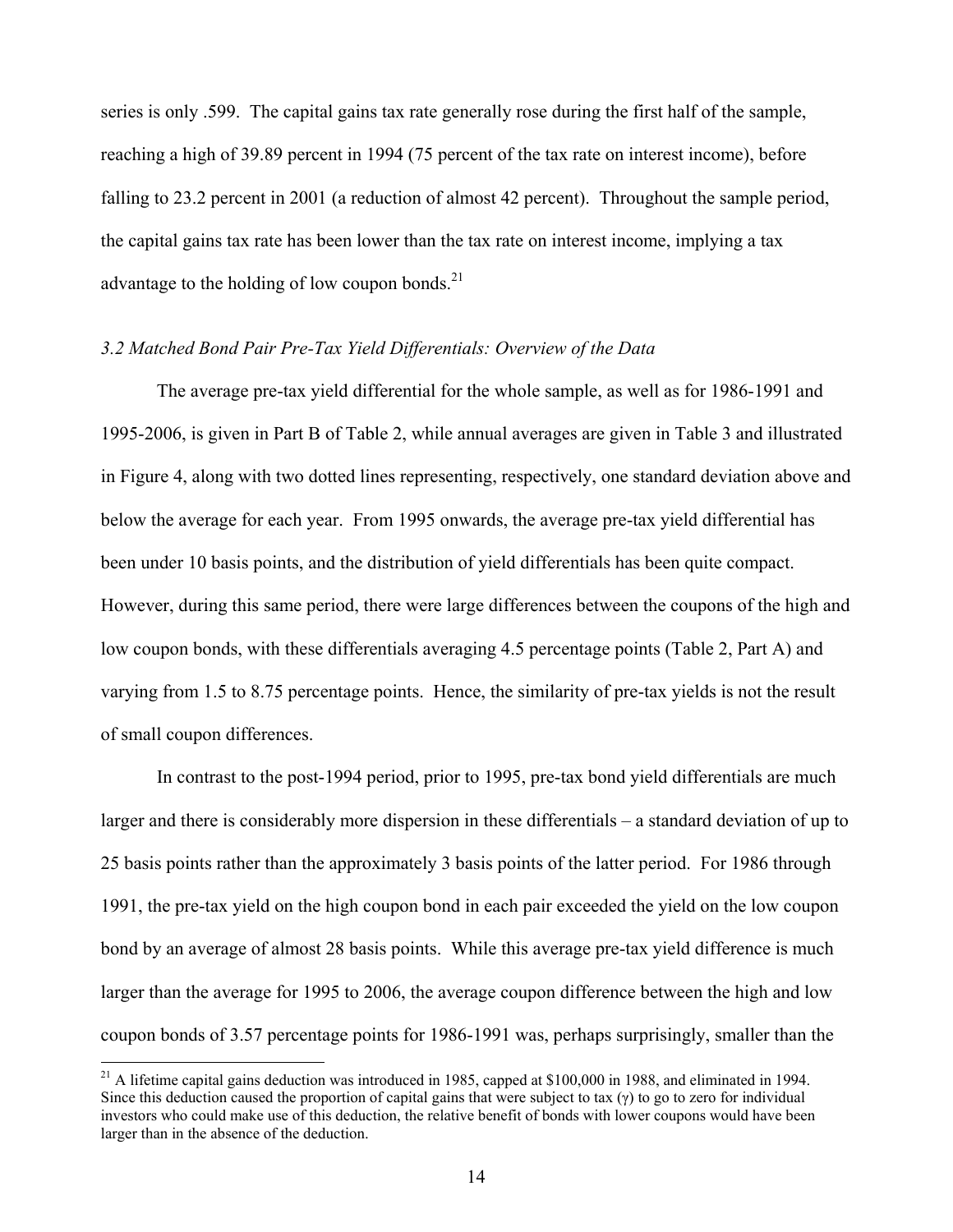4.5 percentage point difference in the post-1994 period. This suggests that the larger pre-tax yield differentials in the earlier period are not due to larger coupon differentials.

To gain a preliminary indication of whether, during the 1986 to 1991 period, the pre-tax yields on high coupon bonds exceeded the yields on low coupon bonds in order to offset differences in tax liabilities, the pre-tax yield differential that would have been needed to equalize after-tax yields for each pair of bonds is calculated and compared to the actual pre-tax yield differential.<sup>22</sup> For the period 1986-91, the average pre-tax yield differential is 27.6 basis points, while the average pre-tax differential required to equalize after-tax yields is 79 basis points. Hence, the observed pretax yield differential is only about one third of the size needed, on average, to equalize after-tax yields.<sup>23</sup> As a consequence, after-tax yields differed by an average of 36.2 basis points between 1986 and 1991 (Table 2, Part C).

The pre-tax yield differential between high and low coupon bonds fell dramatically during the period from 1991 through 1994 and, subsequently, almost disappeared (see Figure 4 and Table 3). Some evidence suggests that this change was caused by institutional reforms to the operation of the market for Government of Canada bonds introduced by the financial industry and the Bank of Canada in the early 1990s in order to improve the efficiency and liquidity of the bond market.<sup>24</sup> Given the likelihood of institutional change, the pre-1992 and post-1994 periods are examined separately, while the 1992-94 period is excluded from further analysis.<sup>25</sup>

<span id="page-16-0"></span> $22$  This is done by using equation (2) to calculate the price of the high coupon bond that would make the after-tax yield on the high coupon bond the same as the after-tax yield on the low coupon bond. Given this price, equation (1) is then

<span id="page-16-1"></span> $^{23}$  In comparison, for the period 1995-2006, the average pre-tax yield differential is just 2 basis points, while the

<span id="page-16-2"></span>differential required to equate after-tax yields is 97 basis points.<br><sup>24</sup> See Branion (1995), Halpern and Rumsey (1997, 2000), Harvey (1999), Gravelle (1999) and Chouinard and Lalani<br>(2001-02).

<span id="page-16-3"></span> $^{25}$  In his study of the Government of Canada yield curve, Johnson (2004-05, 19) also notes that "the period between the late 1980s and the early 1990s had very different characteristics from the late 1990s and early 2000s."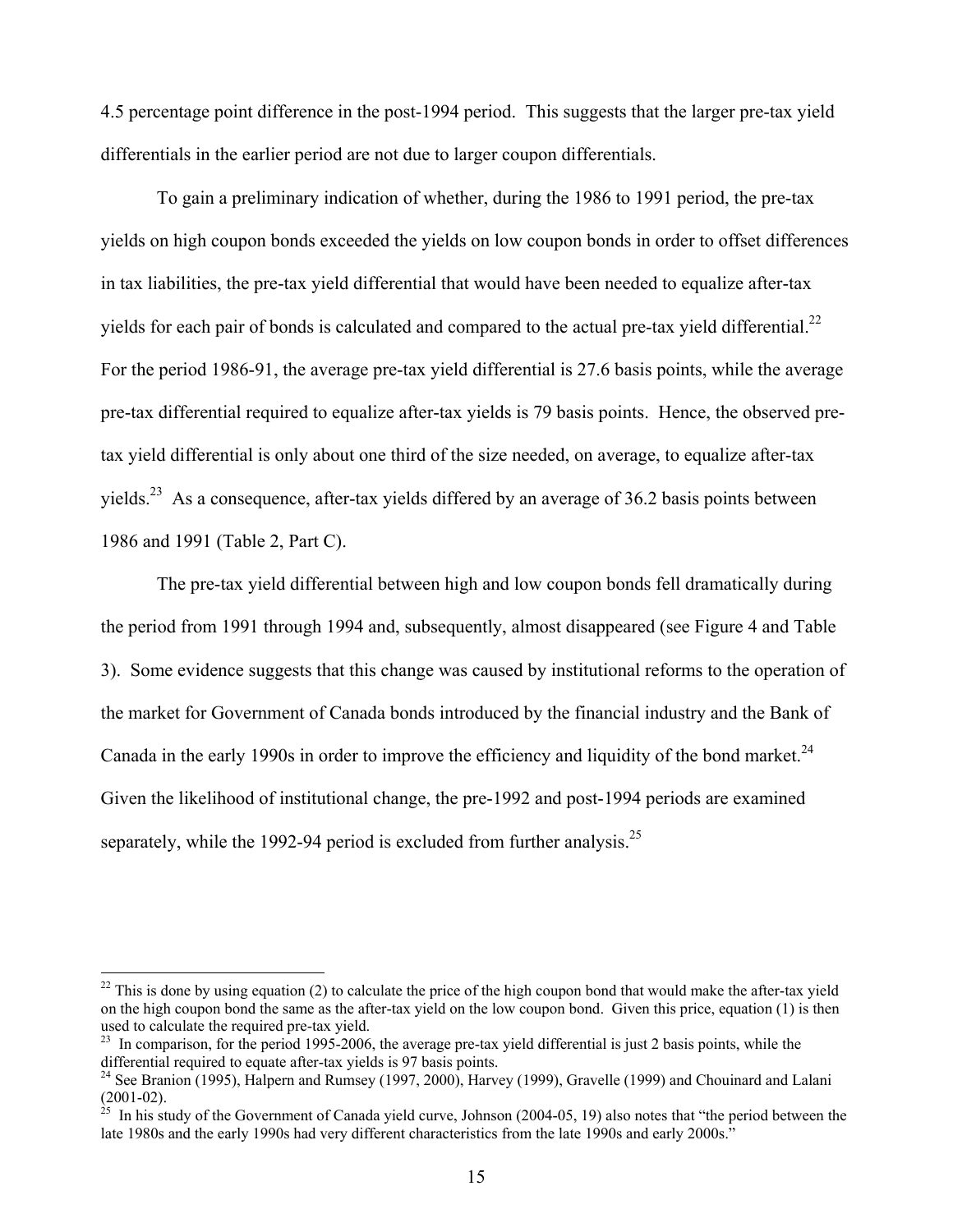# *3.3 The Impact of Tax Changes on Pre-Tax Yields*

 $\overline{a}$ 

The analysis of this section uses regression techniques to determine whether there is a systematic relationship between tax rates on personal income and the *pre-tax* yield differential between high and low coupon bonds. If tax rates are capitalized into bond prices, there should be a systematic relationship between movements in tax rates and the *pre-tax* yield differential.

The estimating equation is derived by first specifying the pre-tax yield of an individual bond to be a function of the exogenous variables in equations  $(1)$  and  $(2)$  – the bond's coupon rate, months to maturity, the personal income tax rate on interest income, and the personal income tax rate on capital gains – as well as the general level of interest rates in the economy (to control for changes in the general level of yields).<sup>26</sup> As is evident from equations (1) and (2), the process determining yields is highly non-linear, so the pre-tax yield equation is assumed to take the translog form, a commonly used flexible functional form.<sup>27</sup> Taking the difference of the translog expressions for the pre-tax yields of the high and low coupon bonds in each bond pair eliminates common factors, both those that are observable and those that are not. This produces an estimating equation with the yield difference as the dependent variable and has, as explanatory variables, the differences in the levels and squared values of the log coupons, as well as the product of the log coupon difference with each of the other explanatory variables. As noted in Section 3.2, due to institutional changes, the impact of tax rates on the pre-tax yield differential is estimated separately for 1986 to 1991 and 1995 through  $2006^{28}$  $2006^{28}$  $2006^{28}$ 

Table 4 presents the marginal impact of a one percentage point increase in the ordinary

<span id="page-17-0"></span> $^{26}$  As above, the tax rates used are the highest tax rates in Ontario for the month in question. The general interest rate employed is the 1-year Government of Canada Treasury bill rate. The conclusions are unchanged if the amount issued<br>of each bond or monthly dummy variables are included as additional explanatory variables.

<span id="page-17-1"></span><sup>&</sup>lt;sup>27</sup> Specifically, each vield is assumed to be a quadratic function of the logs of the right hand side variables. This means that the yield equation incorporates, as arguments, the levels of the log of each variable, the square of the log of each variable and the cross products of the logs of all the variables.<br><sup>28</sup> The estimating equation does not incorporate two tax changes: first, the elimination of the \$1000 interest deduction in

<span id="page-17-2"></span><sup>1988</sup> and, second, the temporary introduction of the lifetime capital gains deduction described in footnote 21.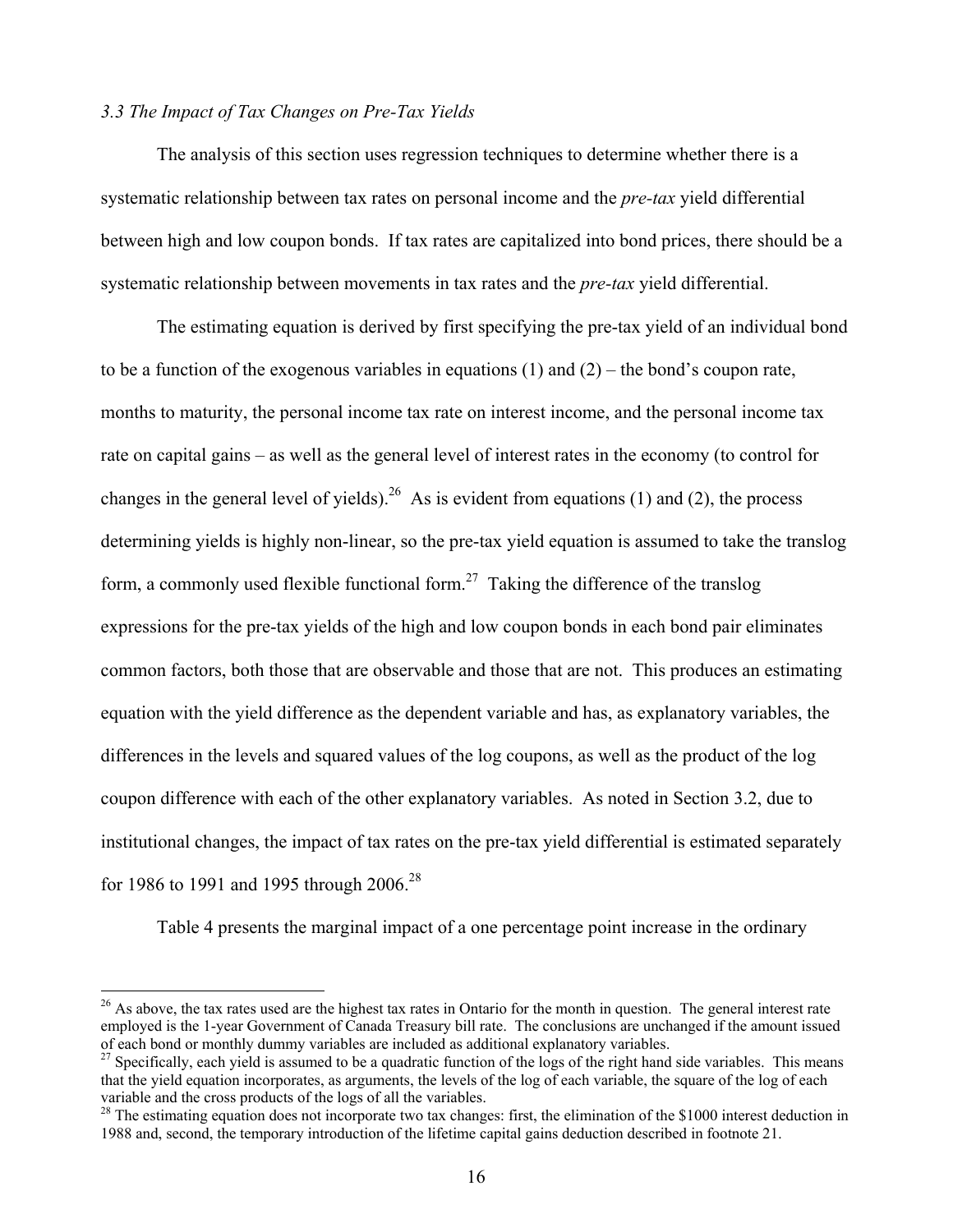income tax rate  $(\tau)$ , as well as a one percentage point increase in the share of capital gains that is subject to tax (*γ*), on the pre-tax yield *differential* (in percentage points). The capital gains tax effect of -.0023 implies that, during the 1986-1991 period, a rise in the share of capital gains that is subject to tax by 25 percentage points (the maximum change in this tax rate over the last 25 years) would cause the *pre-tax* yield on the high coupon bond to fall *relative* to the yield on the low coupon bond by less than 6 basis points (25×.0023=5.75). The negative coefficient is consistent with the expected direction of this effect since a rise in the capital gains tax rate reduces the after-tax yield of the lower coupon bond by more, so the pre-tax yield of this bond would be expected to rise relative to the yield on the high coupon bond, but the estimated effect is statistically insignificant and quite small. For the 1995-2006 period, the estimated effect of the capital gains tax on the pre-tax yield difference is equally small and has a sign that is opposite to the direction expected if taxes are capitalized in bond yields.

The impact of changes in the ordinary income tax rate on the *pre-tax* yield differential is also not large. For the 1986-1991 period, the estimated effect is positive as expected, since an increase in this tax reduces the after-tax yield on the high coupon bond relative to that on the low coupon bond. However, the marginal effect is statistically insignificant and quite small – the maximum change in the ordinary income tax rate over the 1986 to 2006 period of 9.01 percentage points would have altered the yield differential by only 1.3 basis points (.14 $\times$ 9.01=1.26). For the 1995-2006 period, the estimated coefficient, once again, does not have the expected sign and, although statistically significant, implies a change in the pre-tax yield differential of less than 6 basis points in response to a nine percentage point change in the tax rate.

The results in Table 4 suggest that pre-tax yields do not appear to adjust to lessen the impact of tax changes on after-tax yields. Even during the 1986-1991 period, although the pre-tax yields of high coupon bonds exceeded the yields of low coupon bonds, pre-tax yield differences did not

17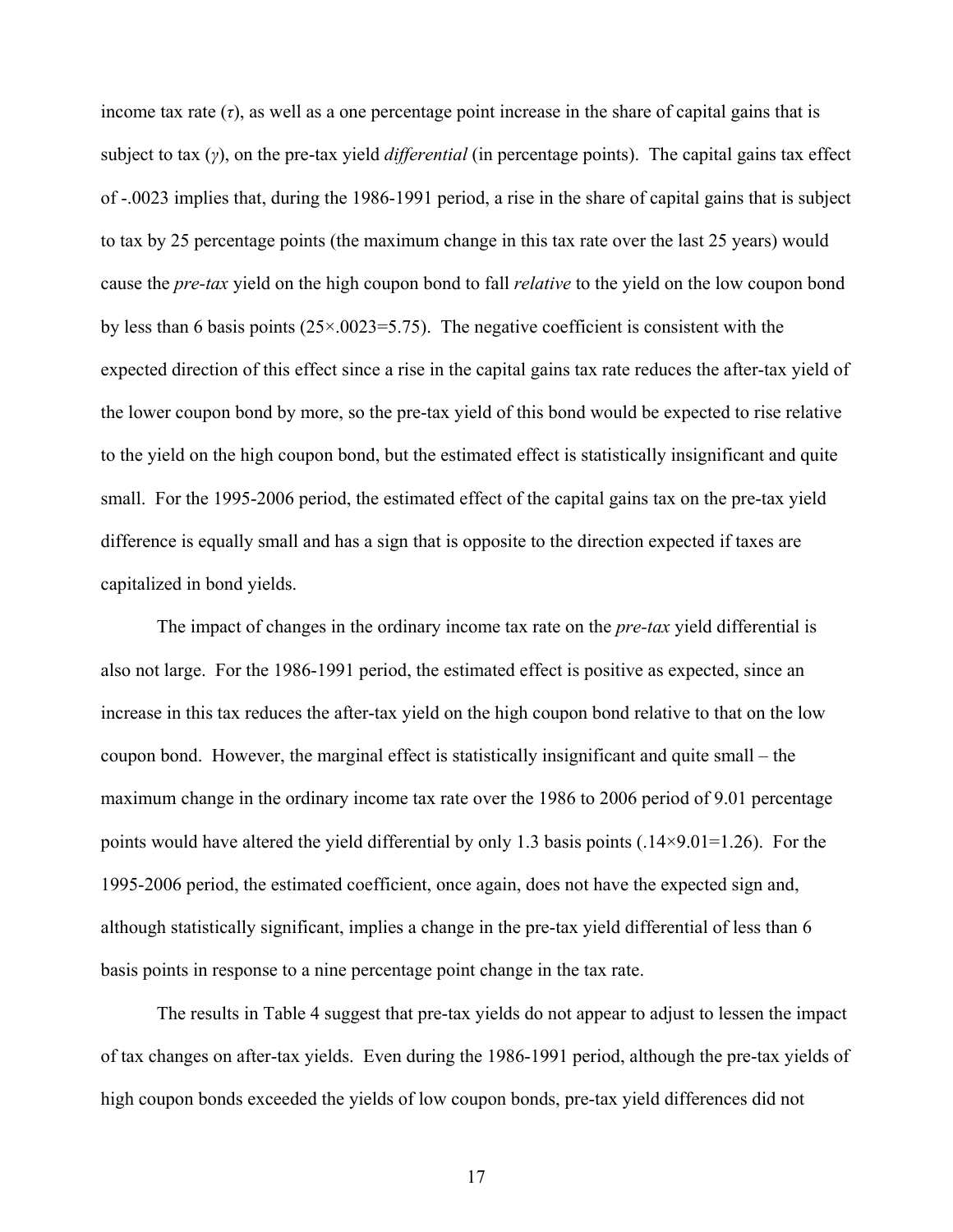adjust sufficiently to compensate for tax rate changes. Thus, changes in tax rates do not provide an explanation for the gap between high and low coupon pre-tax yields during the 1986-1991 period, nor do they explain the virtual disappearance of this gap after 1995.

## *3.4 Impact of Tax Changes on After-Tax Yields*

 $\overline{a}$ 

The analysis of the previous section shows that the *pre-tax* yield differential between high and low coupon bonds adjusts only marginally in response to tax changes. This suggests that, for personal income taxpayers, the *after-tax* yield differential between bonds with different coupons should be systematically affected by movements in tax rates. To determine the magnitude of this effect, estimates are obtained for the marginal impact of the capital gains tax rate and the ordinary income tax rate on the after-tax yield differential. The regression equation employed takes the same form as that used to analyze pre-tax yields and estimates of the marginal effects are presented in Table 5.

During the 1986 to 1991 period, the estimates imply that a 25 percentage point *rise* in the proportion of capital gains that is subject to tax would increase the average after-tax yield on the high coupon bond relative to the yield on the low coupon bond in each pair by almost 28 basis points ( $27.5=1.10\times25$ ). For the period 1995-2006, the estimated effect is almost 44 basis points  $(43.5=1.74\times25)$ . As expected, the effect is positive since low coupon bonds earn more of their yield in terms of capital gains and, thus, a rise in the capital gains tax rate reduces the after-tax yield on low coupon bonds relative to the yield on high coupon bonds.<sup>29</sup> In both periods, the impact of the tax is statistically significant and of a large enough magnitude to be significant to investors. For example, the 44 basis point change in the after-tax yield differential that follows from the estimates

<span id="page-19-0"></span> $29$  The impact of a rise in the capital gains tax rate on after-tax yields will vary with the characteristics of the bonds considered. One point of comparison is the average bond pair in the sample. This bond pair has a maturity of 4 years, a pre-tax yield of 7.5 percent, and coupons on the high and low coupon bonds of 12 and 8 percent, respectively. For this bond pair, an increase in the capital gains tax rate from 50 to 75 percent of the rate on other income causes the after-tax yield difference (the high bond yield minus the low bond yield) to change by 33 basis points. (The after-tax yields on the high and low coupon bonds rise from 3.17 to 3.54 percent, and from 3.92 to 3.96 percent, respectively.)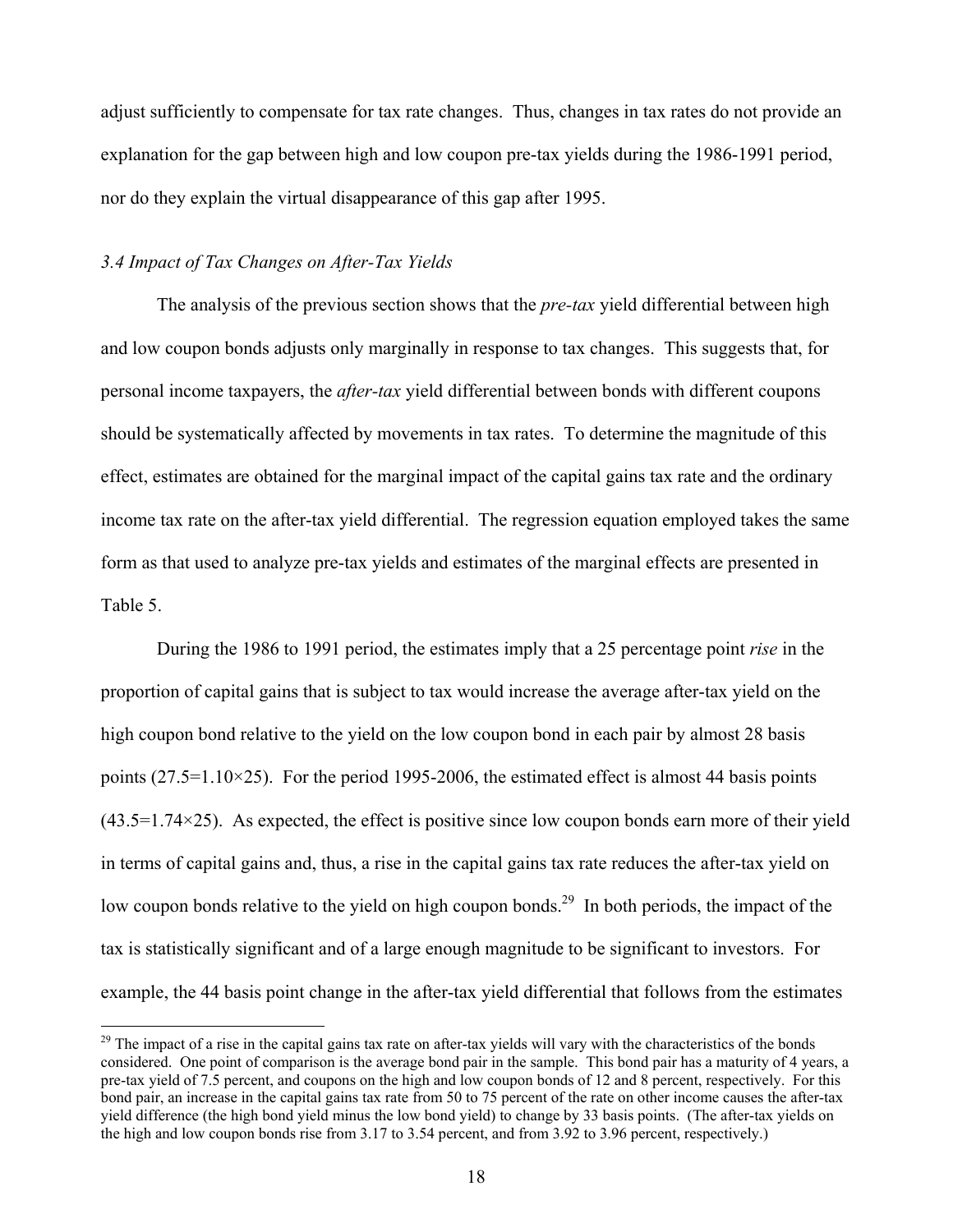for 1995-2006 represents a rise in the after-tax yield on the high coupon bond relative to that on the low coupon bond equivalent to 22 percent of the average after-tax yield on the bonds in the sample  $(.435/1.99=0.219).$ 

As explained in Section 2, since more of the yield on a high coupon bond is in terms of interest, an increase in the tax rate on interest income will reduce the after-tax yield on a high coupon bond relative to the yield on a low coupon bond (if pre-tax yields do not capitalize the tax change). According to Table 5, for both sample periods, an increase in the tax rate on interest income has a statistically significant and negative impact on the after-tax yield differential between high and low coupon bonds. However, this effect is relatively small. The estimates imply that, if the tax rate on interest income rises by 9.01 percentage points, the after-tax yield on the high coupon bond will fall relative to the after-tax yield on the low coupon bond by 5 basis points  $(5.04=9.01\times 56)$  for the 1986 to 1991 period, and by just under 12 basis points (11.5=9.01×1.28) for the 1995 to 2006 period.<sup>[30](#page-20-0)</sup>

One reason why the after-tax yield differential changes by only a small amount in response to a change in the tax rate on interest income is that an increase in the income tax rate raises both the tax rate on coupon income as well as the tax rate on capital gains, since the capital gains tax rate is a percentage of the ordinary income tax rate. As these two taxes have opposite effects on the after-tax yield differential, the net effect can be small, particularly when the capital gains tax rate is a large percentage of the tax rate on interest income.<sup>31</sup>

<span id="page-20-0"></span> $30$  The smaller effect of the change in the tax rate on other income in the earlier period may be partly due to the lower average coupon difference during this period (3.567 percentage points compared to 4.502 in the later period). The small coefficient estimate, even in the latter period, may be partly due to the relatively high rate of tax on capital gains over much of the period. From 1987 to 2000, as a percentage of the tax rate on interest income, the capital gains tax was either 67 or 75 percent.

<span id="page-20-1"></span> $^{31}$  If the impact on the after-tax yield differential is calculated for a 9.01 percentage point rise in the tax on coupon income *while holding the capital gains tax fixed*, the after-tax yield on high coupon bonds relative to the yield on low coupon bonds would fall by almost 18 basis points using the estimates for 1986-1991 and by 31 basis points using the estimates for 1995 to 2006.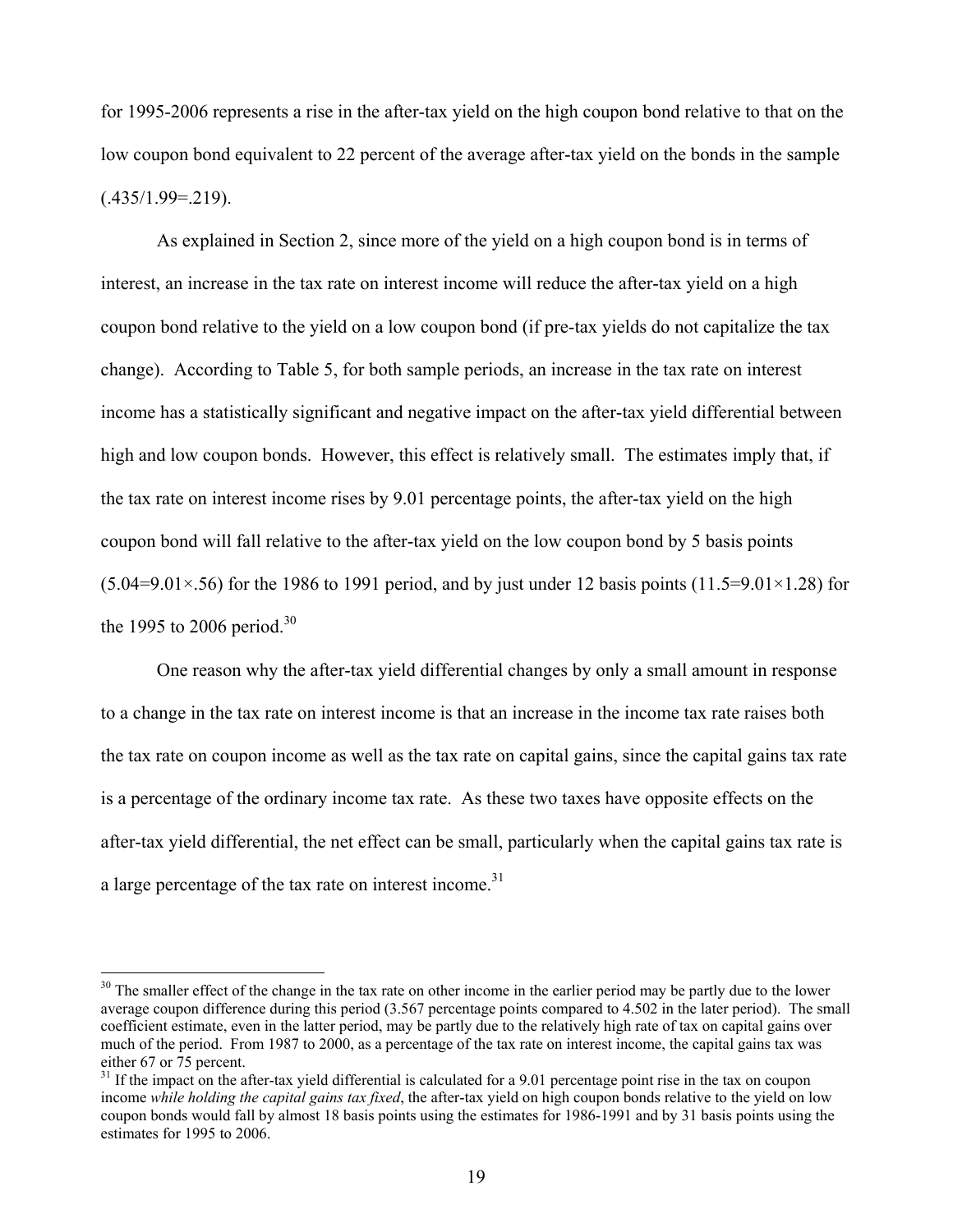## *4. Discussion and Policy Implications*

 $\overline{a}$ 

The findings presented in this paper contradict the investment advice cited in the introduction that there is a tax advantage to holding premium bonds. This follows because, in Canada, individuals pay a lower rate of tax on capital gains than on interest income. As a consequence, the smaller the coupon on a bond (whether the bond sells for a premium or a discount), the smaller is the tax liability associated with the bond. Using data for Government of Canada bonds over the 1986 to 2006 period, the average magnitude of the after-tax yield difference between high and low coupon bonds is found to be quite large, at almost 50 basis points. More recently, in the 1995 to 2006 period, this difference was 65 basis points, an amount equal to almost a third of the average after-tax yield (Part C, Table 2). Therefore, from a tax perspective, individual investors should always choose bonds with lower coupons.<sup>32</sup> This is an important issue as individuals and unincorporated businesses currently hold approximately \$60 billion dollars of bonds (not including holdings through mutual funds or Canada Savings Bonds).<sup>[33](#page-21-1)</sup>

Examples presented in Section 2 indicate that a cut in the capital gains tax rate would increase the after-tax yield on bonds that sell at a discount, but reduce the after-tax yield on bonds that sell at a premium. With a sufficiently low tax rate on capital gains relative to the tax rate on interest income, the after-tax yield on a premium bond with a large coupon can actually be negative! This surprising result follows because a bond trading at a premium has both a higher coupon-based tax liability and realizes a capital loss, and the capital loss is only useful to the extent that it offsets the taxes associated with capital gains on other assets. This usefulness declines with the level of the capital gains tax rate, so a cut in the capital gains tax rate will make it more likely that a bond selling at a premium will earn a negative after-tax yield. As shown in Section 2.2, a capital gains

<span id="page-21-0"></span> $32$  This investment strategy also applies to non-financial corporations as these corporations face different tax rates on coupon and capital gains income. However, as is evident from Table 1, non-financial corporations are very small holders of Government of Canada bonds.<br><sup>33</sup> Calculated from the data in Statistics Canada, *National Balance Sheet Accounts, Quarterly estimates, Fourth quarter* 

<span id="page-21-1"></span>*<sup>2007</sup>*, catalogue no. 13-214-XIE, 2008.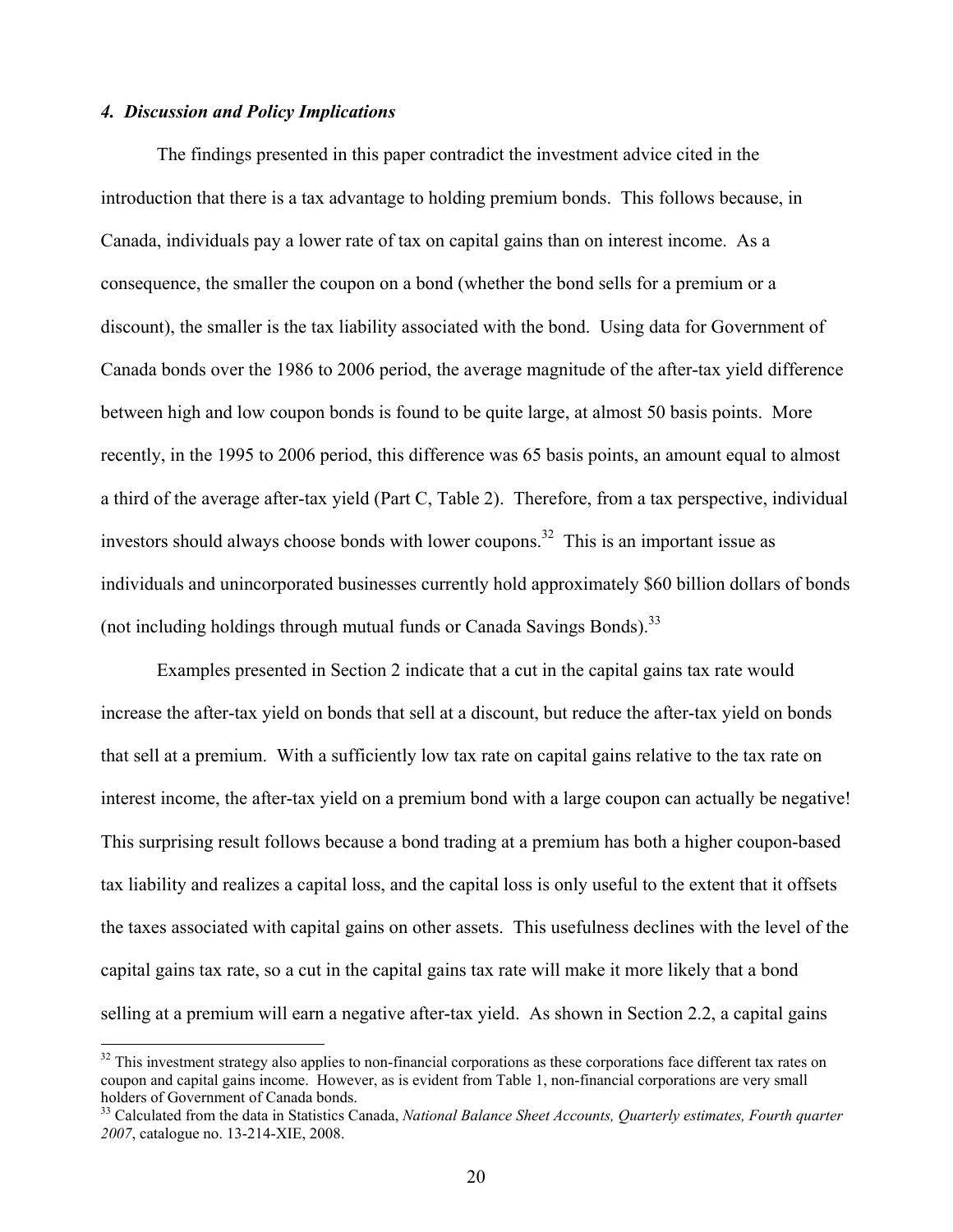tax rate of 40 percent or less of the tax rate on other income is sufficient to cause the after-tax yield on a bond with a 13.5 percent coupon to be negative when the pre-tax yield is 4.1 percent and the tax rate on other income is 46.4 percent.

The results in Section 2 also show that a reduction in the tax rate on interest income raises the after-tax yield on all bonds, but has a proportionally greater impact on higher coupon bonds since these bonds earn a greater share of their yield in terms of interest income. Further, the lower is the capital gains tax rate, the greater is the *relative* increase in the after-tax yield on higher coupon bonds from a cut in the ordinary income tax rate. As described in Section 2, if the capital gains tax is 50 percent of the tax on interest income and the pre-tax yield is 4.1 percent, a 9 percentage point decline in the personal income tax rate causes the after-tax yield on a 13.5 percent coupon bond to rise by .72 percentage points, while that on a 3.5 percent coupon bond rises by only half as much (.35 percentage points).

Given that the impact of taxes on after-tax bond yields depends on bond coupon levels, changes in tax rates are likely to have distributional repercussions for holders of premium and discount bonds. In 2000, the proportion of capital gains subject to tax fell from 75 percent to 66 percent and then to 50 percent, which yielded a relative tax advantage to holders of lower coupon bonds. Further, a cut to the capital gains tax rate, as proposed by the Conservative Party during the 2006 election campaign (for re-invested assets), would benefit individual holders of lower coupon government bonds relative to those holding higher coupon bonds.

The greater tax liability associated with high coupon bonds might be expected to diminish the demand for these bonds and, thereby, raise their relative pre-tax yields. However, since 1995, the pre-tax yields on high and low coupon Government of Canada bonds with the same maturity date have been almost identical. Further, regression analysis indicates that tax rate movements cause the pre-tax yield difference between high and low coupon bonds to change by an

21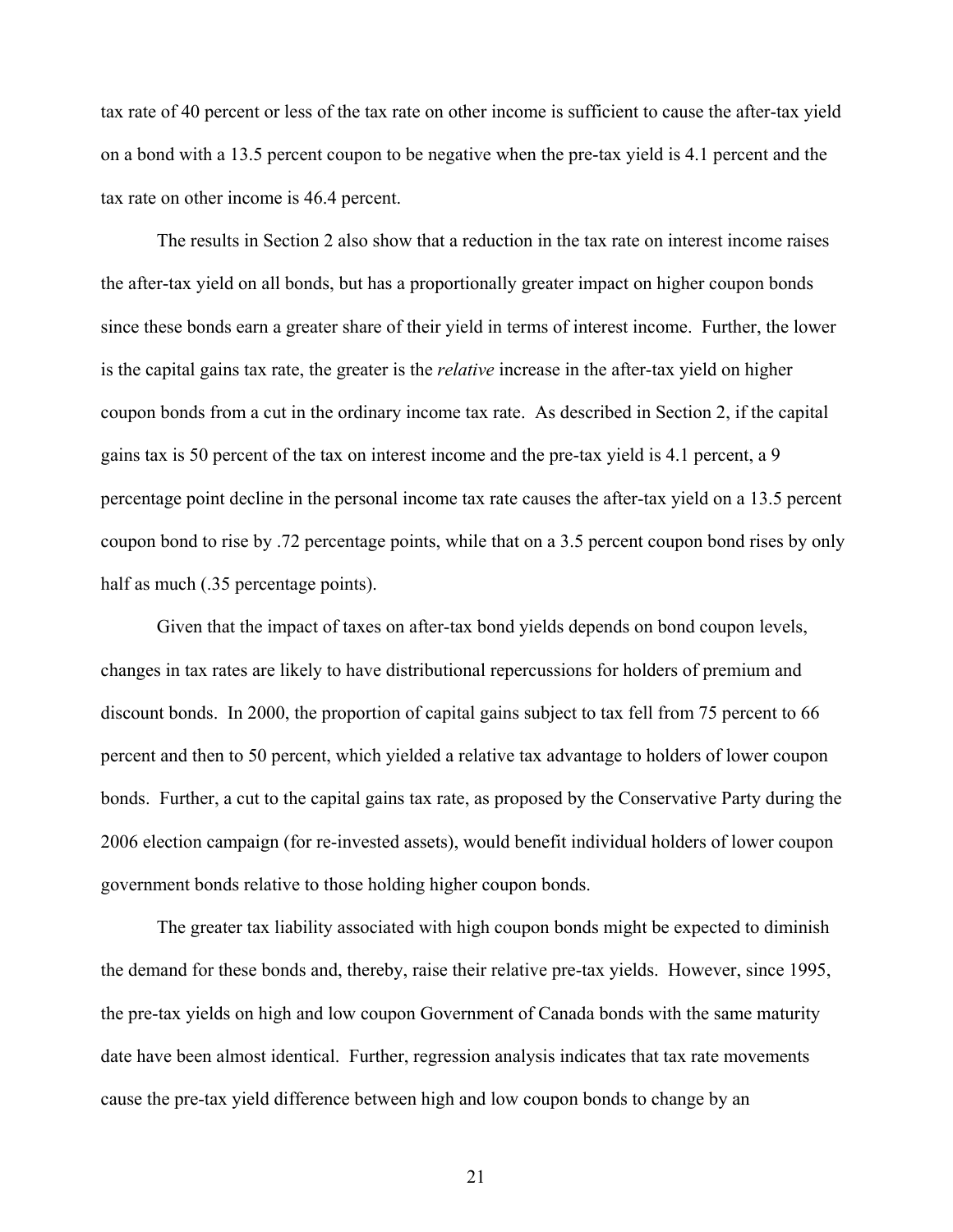economically small amount and in a direction opposite to that which would be expected if taxes are capitalized in pre-tax yields.

In contrast to the post-1994 period, during the period 1986-1991, a comparison of pairs of Government of Canada bonds shows that the bond with the higher coupon earned a pre-tax yield that was on average 27.6 basis points greater. However, regression analysis shows that, for this period, the change in the pre-tax yield differential between high and low coupon bonds in response to tax rate movements is not statistically or economically significant. For example, the estimates indicate that a fairly large fall in the tax rate on capital gains, from 75 to 50 percent of the tax rate on other income, would lead to just an average 5.8 basis point rise in the *pre-tax* differential between high and low coupon bonds (using the estimates from Table 4). This is small relative to the 28 basis point estimate of the average change in the *after-tax* yield differential that would result from the same change in the capital gains tax rate (Table 5). More significantly, it is less than one tenth the size of the 79 basis point average *pre-tax* yield differential required to equalize after-tax yields on high and low coupon bonds over this period. Hence, although the pre-tax yields on higher coupon bonds were greater on average during the 1986-91 period, this difference does not appear to have been the result of tax capitalization. Other possible explanations that have been suggested are that many bonds were not liquid and that traders used "rules of thumb"<sup>34</sup> and "idiosyncratic" bond pricing formulas. These factors generally became less prevalent after reforms to increase efficiency were introduced to the operation of the market for Government of Canada bonds in the early 1990s (see Whittingham (1996-97) and Johnson (2004-5)). Further, liquidity in the bond market improved during the early 1990s and became similar to that of other major bond markets (Branion (1995), Gravelle (1999), Anderson and Lavoie (2004)).

One implication of the finding that the pre-tax yield differential between high and low

<span id="page-23-0"></span> $34$  Whittingham (1996-97, 54) notes that, "these rules of thumb often underestimate the present value of the nearest coupon payments, especially in an upward-sloping yield curve environment; the greater the value of the coupon on the bond, the greater the possible underpricing."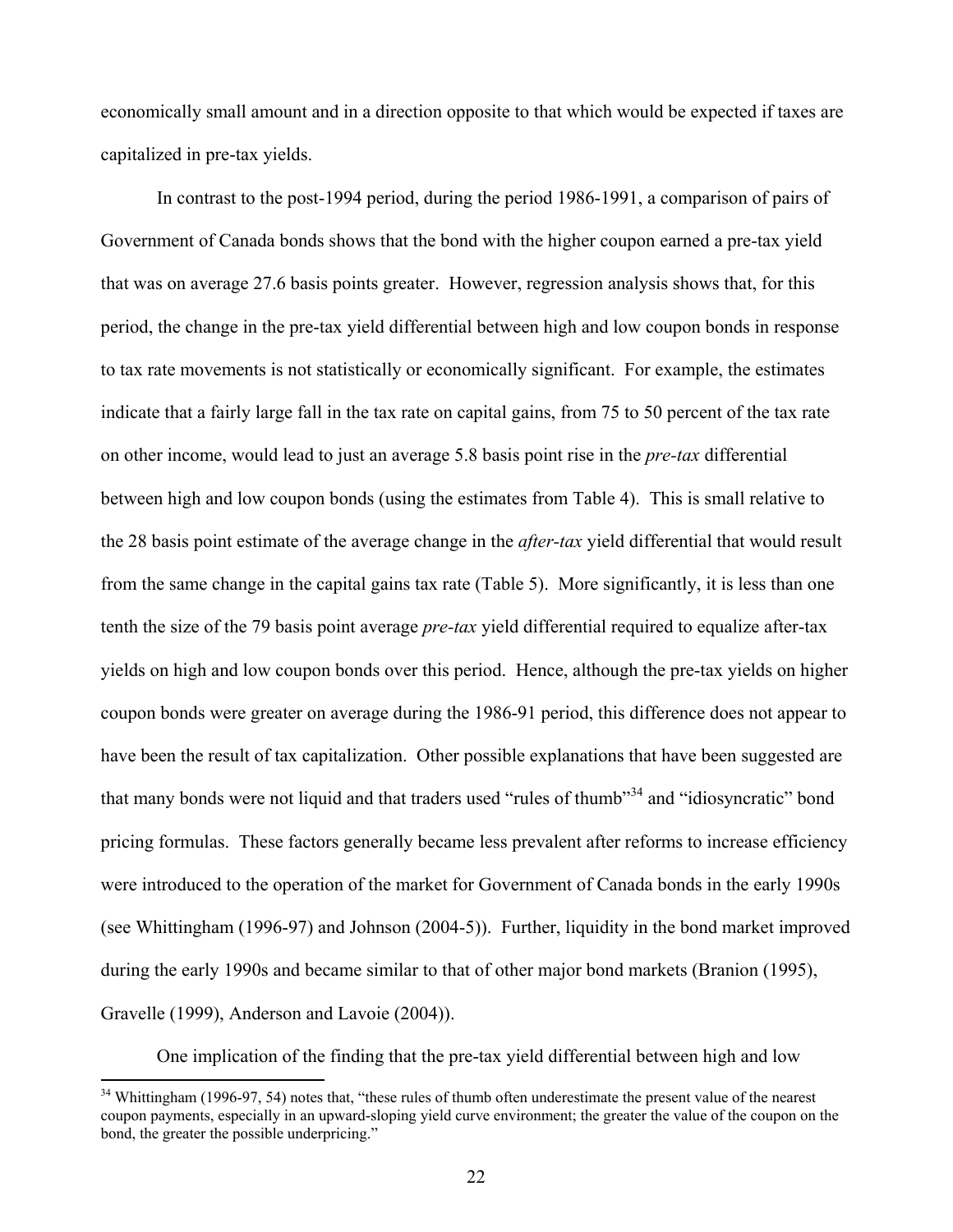coupon bonds is largely insensitive to movements in personal income tax rates is that yield curve estimates do not depend on the interaction of coupon rates and tax rates. Accurate models of the term structure are an important element of models that have been developed in recent years to explain credit spreads and to price credit risk derivatives and other contingent claims. If the pre-tax yields on bonds with different coupons reacted differently to tax changes, yield curve estimates would be sensitive to individual tax rates as well as to the particular sample of bonds employed. Tax-related coupon effects are considered to be of sufficient importance that Bank of Canada estimates of the Government of Canada yield curve exclude observations for bonds that trade at large deviations from par (BIS, 2005, 21). However, the results presented above imply that the interaction of taxes and coupon differentials should not affect yield curve estimates. Further, these findings mean that the interaction of taxes and coupon differentials is not likely to be important to bond issuers.

 The evidence presented above indicates that individual taxpayers earn different after-tax yields on high and low coupon bonds. This implies that individual investors are not the "marginal investor" in this market, where the "marginal investor" is "the investor for whom the after-tax returns are the same for two differentially taxed alternative investments of equal risk" (Guenther, 1994, 383). If individual investors did play the role of the marginal investor, they would sell bonds with low after-tax yields and buy bonds with high after-tax yields, which would cause the pre-tax yields of the bonds to change until the after-tax yields were equated. Individual investors would not be expected to be the marginal investor if, as suggested by Green and Ødegaard (1997), they have higher transaction costs than institutional investors.<sup>35</sup>

The near equality of pre-tax yields for bonds with different coupons since 1995, and the

<span id="page-24-0"></span><sup>&</sup>lt;sup>35</sup> Erickson, Goolsbee and Maydew (2003) show that the costs of arbitrage may be part of an explanation for the US municipal bond "puzzle". The muni-bond puzzle arises from the very small spread between the yields on bonds that earn taxable interest and the yields on similar US municipal bonds, which are tax-exempt for some groups, including individual investors (Chalmers (1998)).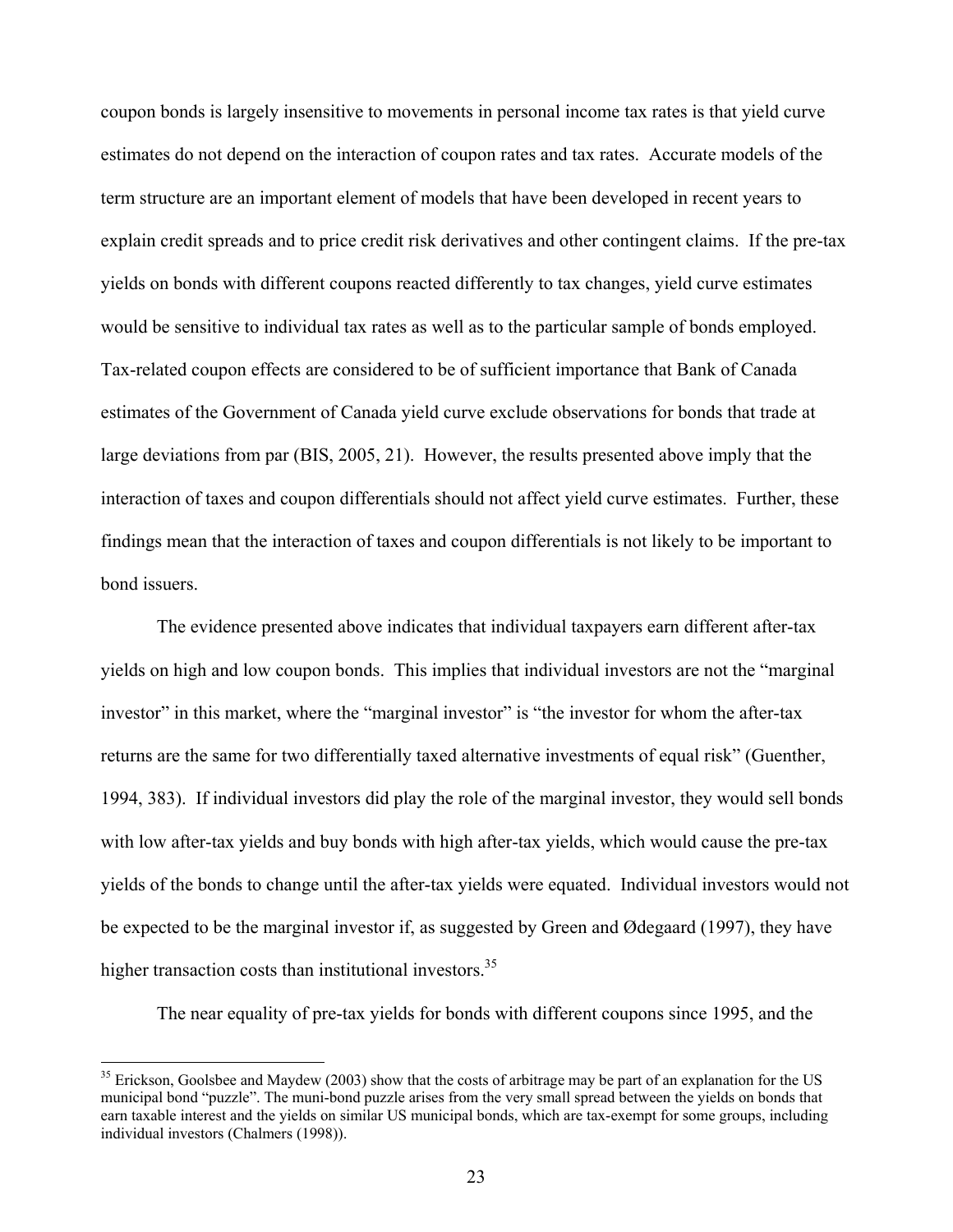insensitivity of the pre-tax yield differential to tax rate changes, suggests that the marginal investor in the bond market is an investor who pays no tax, such as a pension fund.<sup>36</sup> The finding that individual investors are not the marginal investor in the bond market is consistent with the rather small share of Government of Canada marketable bonds held by individual investors – only 6 percent of the total in 2006 (see Table 1). Larger shares are held by pension funds (21 percent), private-sector financial institutions (29 percent) and non-residents (17 percent).<sup>37</sup> On the other hand, if most bonds sell at a premium, the small share of holdings by individuals may be a result of the treatment by the tax system of premium bonds which, effectively, discourages individuals from holding these bonds.

The empirical analysis described above employs data on Government of Canada bonds.

However, the key implication of the analysis for individual taxpayers, that discount bonds should be preferred to premium bonds when pre-tax yields do not capitalize differences in tax liabilities, applies to all types of bonds. A topic for future research is to examine whether the pre-tax yields on other types of bonds capitalize individual tax liabilities. Since the pre-tax yields of Government of Canada bonds do not capitalize taxes, tax capitalization would not be expected with other types of

bonds if there is arbitrage between these bonds and Government of Canada bonds.<sup>38</sup> The extension

<span id="page-25-0"></span><sup>&</sup>lt;sup>36</sup> There would not exist a marginal investor in the bond market if no single type of bond holder is indifferent between every bond. If a marginal investor does not exist, so all types of bond holders choose to hold only a subset of bonds – those with the highest after-tax yields for each particular bond holder type, the market is characterized by tax clienteles (a segmented equilibrium). A "clientele effect exists if a security is rationally held by investors in only particular tax brackets" (Schaefer (1982, 121)). One would expect that, in the presence of tax clienteles, tax changes, by altering the relative yield of different bonds to different groups of investors, would alter the relative demand for bonds of different types and, as a result, alter the relative pre-tax yields of bonds. The evidence of little impact of tax movements on pretax yield differences would appear to cast doubt on the existence of tax clienteles.<br><sup>37</sup> Note that the values for individual bond holdings given in Table 1 include tax-exempt investments as well as holdings

<span id="page-25-1"></span>by mutual funds.<br><sup>38</sup> In 2006, individual holdings of provincial government and other Canadian bonds, as a share of the total outstanding,

<span id="page-25-2"></span>were only slightly higher than the share of Government of Canada bonds held by individuals given in Table 1, and are small relative to the holdings of other major types of bond holders (see Statistics Canada, *National Balance Sheet Accounts, Quarterly estimates, Fourth quarter 2007*, catalogue no. 13-214-XIE, 2008). Thus, on the basis of bond holdings, it does not seem likely that individual investors represent the marginal investor in these markets. On the other hand, in 2006, individuals (excluding individual holdings through mutual funds) held over 35 percent of municipal government bonds, so there is a greater possibility that, in this market, bond yields have capitalized differences in individual tax liabilities. However, municipal bonds represent only about 3 percent of Canadian bonds outstanding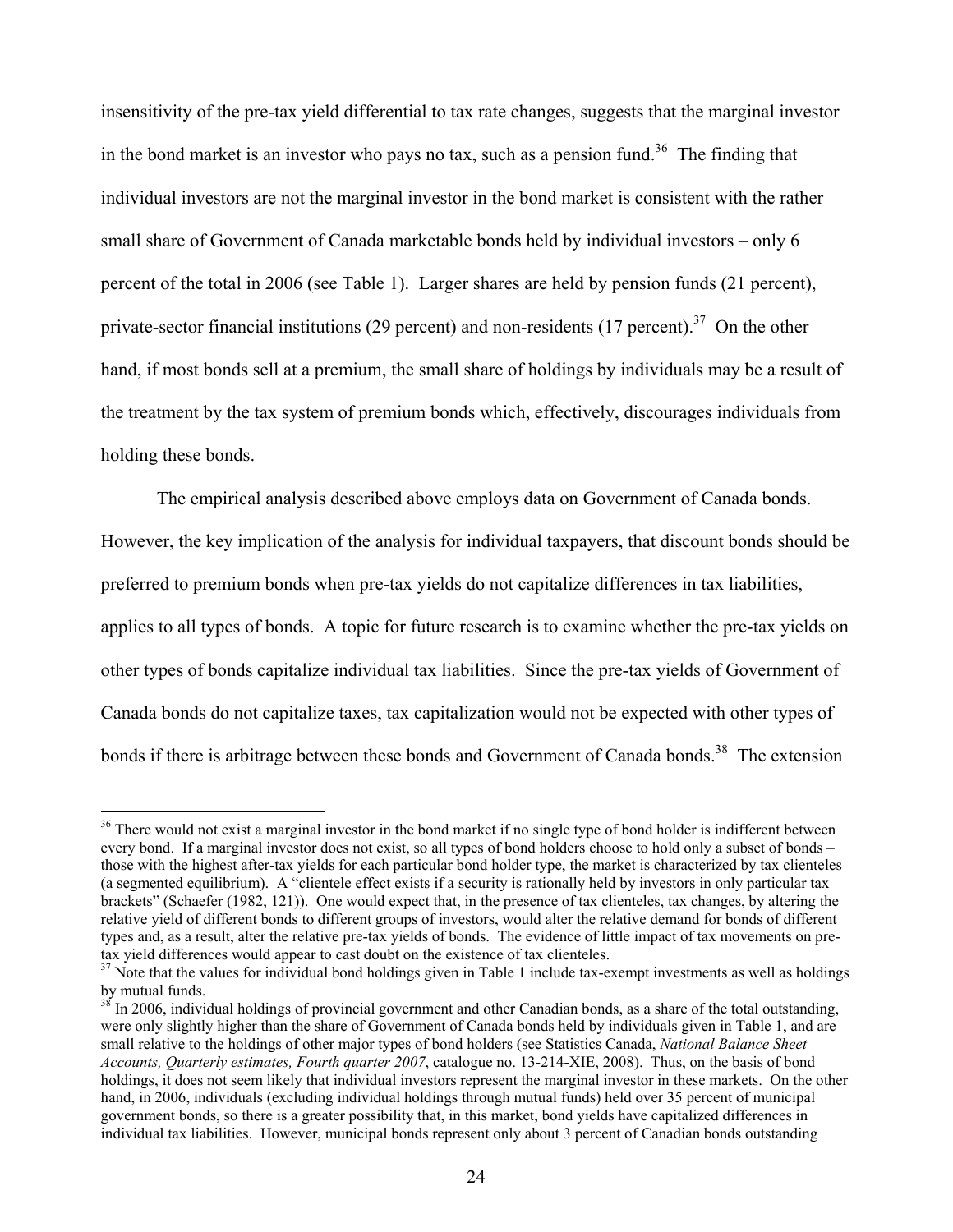to other types of bonds is important as individual holdings of provincial government, municipal government and other Canadian bonds are approximately seven times individual holdings of Government of Canada bonds.

The analysis above provides evidence that, for an individual taxpayer, there is a tax advantage to holding discount over premium bonds. However, during some periods, discount bonds have been difficult to acquire. The general decline in interest rates in the late 1990s caused the prices of bonds to rise, with the result that more bonds were priced at a premium to their face value.<sup>39</sup> Data from TD Waterhouse, a Canadian financial institution that provides on-line trading in Government of Canada bonds for individuals, shows that, for a randomly chosen date  $-5$  December 2007 – there were 17 Government of Canada bonds available for purchase by retail investors and all were priced at a premium. For federal government agency bonds, 18 of 20 were selling at a premium and, for maturities of over 3 years, all the agency bonds were selling at a premium. Thus, even if an investor is aware of the tax implications associated with different bond coupon levels, there may simply be no discount bonds available. The financial industry could respond to this shortage by "repackaging" premium bonds to be re-sold at prices closer to par,  $40$  but may not do so because of the costs associated with repackaging, small consumer demand (perhaps due to

 <sup>(</sup>Statistics Canada, *National Balance Sheet Accounts, Quarterly estimates, Fourth quarter 2007*, catalogue no. 13-214- XIE, 2008).<br><sup>39</sup> Another possible reason for the limited supply of discount bonds could be a preference by institutional investors for

<span id="page-26-0"></span>discount bonds since, even though this type of investor does not face a tax disadvantage by holding premium bonds, managers may prefer to not have to record a "capital loss" on a bond that is purchased at a premium. This point has been made by Halpern and Rumsey (1997, p. 114) who quote the Canadian Securities Institute's *Bond Trading Techniques*, "The treatment of unrealized book losses, or more specifically, a reluctance to sell bonds below recorded book cost, is perhaps the single greatest obstacle to successful maximization of return within a bond portfolio." Whittingham (1996-97, 54) suggests that this may be an explanation for the existence of the larger pre-tax yield differences in the earlier period (1986-1991), and it could be a non-tax reason for the insensitivity of these differences to tax changes. However, presumably this effect has not been large in the period since 1995 since there were only small

<span id="page-26-1"></span>do Current Canadian tax legislation prevents financial institutions from issuing financial instruments to purposely avoid tax. While this would prevent financial institutions from repackaging bonds selling at a premium into bonds that sell at a discount, it should not prevent firms from repackaging premium bonds into bonds that sell at par since this would be equivalent to retiring existing debt and issuing new debt at par.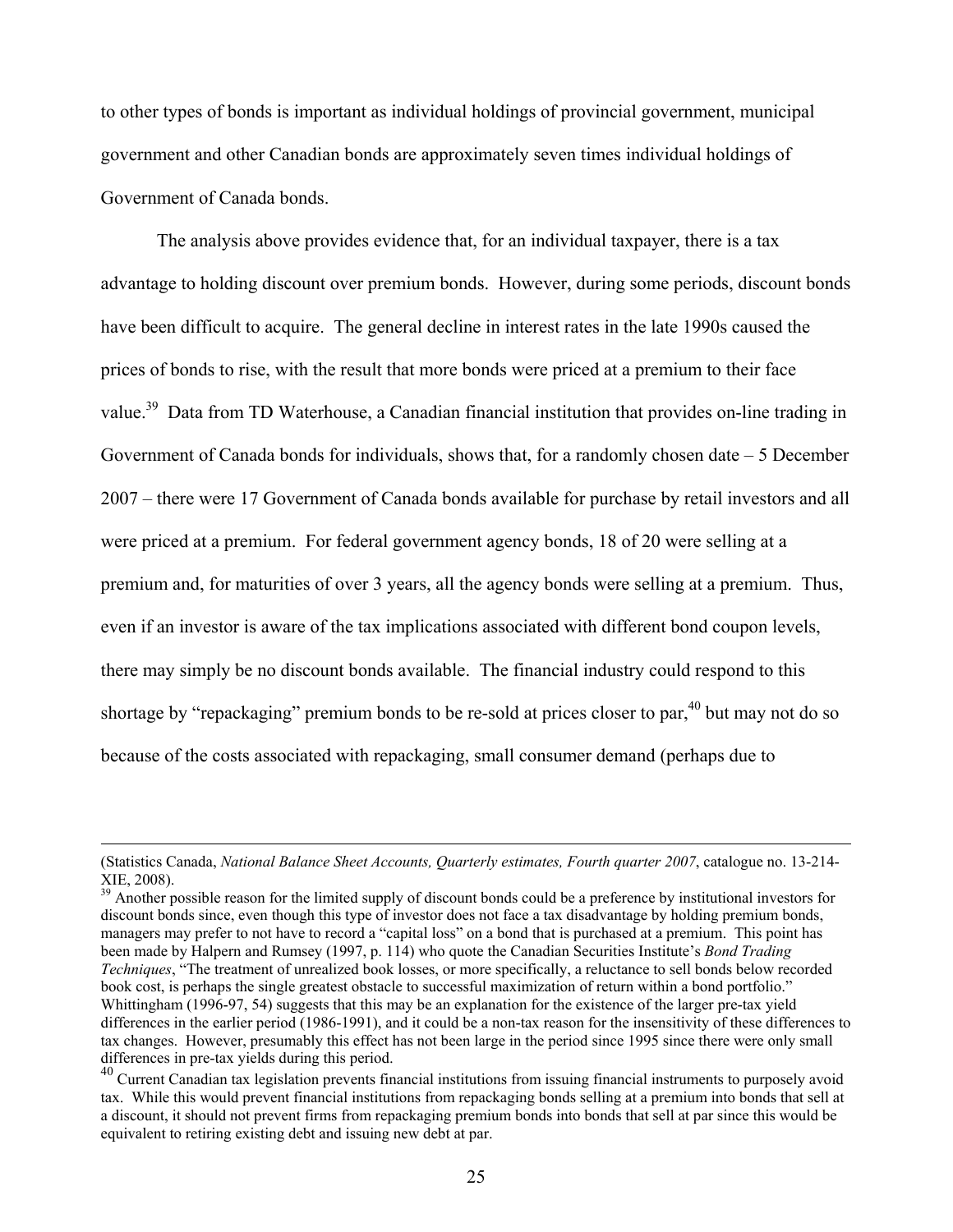ignorance of the tax implications associated with different coupon levels<sup>41</sup>), and the small size of the individual investor bond market.

<span id="page-27-0"></span> $41$  As has been shown in other contexts, individual investors do not always choose investments to maximize after-tax returns (Barber and Odean (2003)).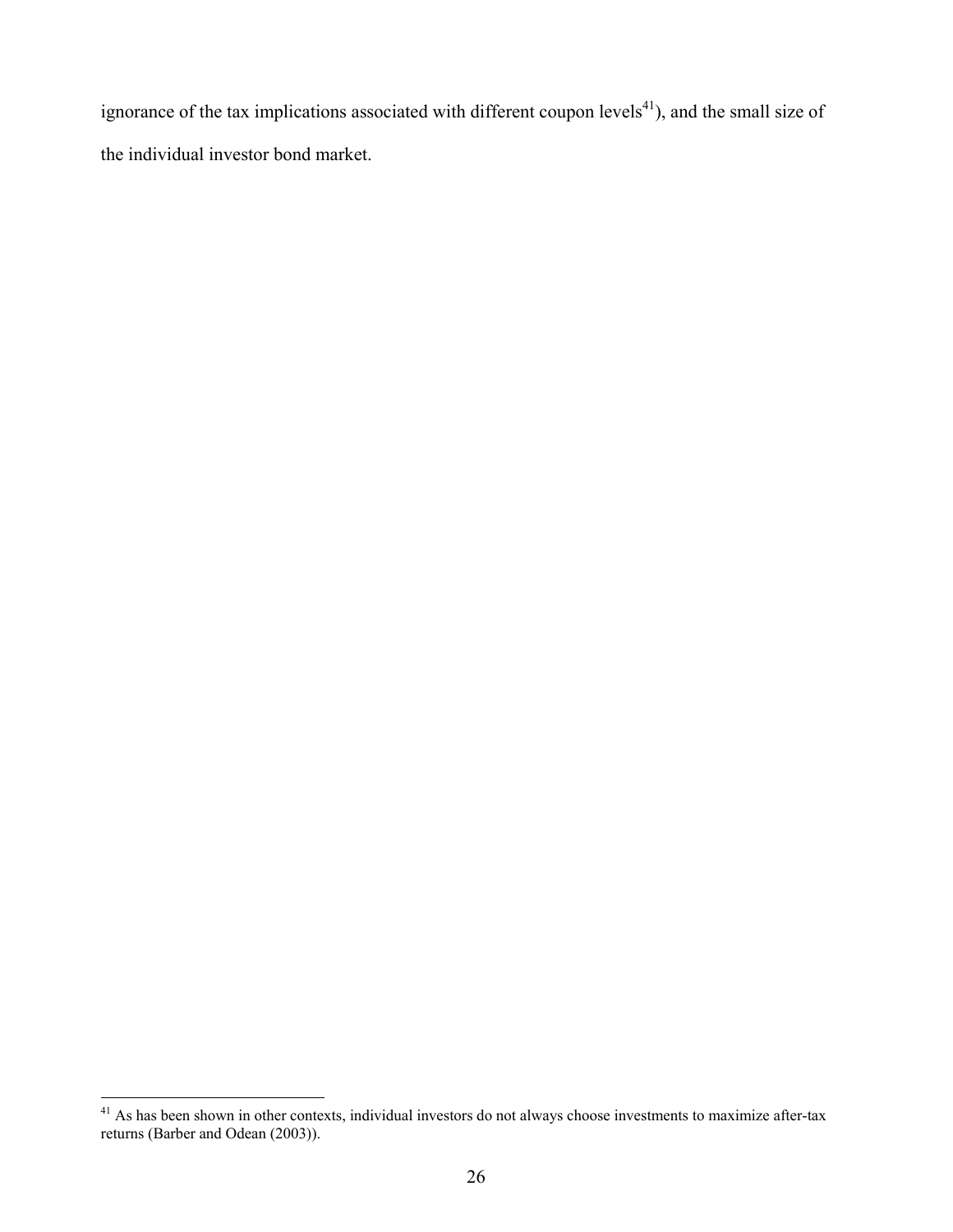|        | <b>Persons and</b>           | Non-financial<br>corporations<br>including<br>government |                     | Government<br>and financial<br>government | <b>Trusteed</b><br>pension<br>plans and<br>social | <b>Chartered</b>        | Life<br><i>insurance</i><br>and other |                        | <b>Total</b><br><b>Holdings</b> |
|--------|------------------------------|----------------------------------------------------------|---------------------|-------------------------------------------|---------------------------------------------------|-------------------------|---------------------------------------|------------------------|---------------------------------|
| End of | unincorporated               | <b>business</b>                                          | <b>Bank of</b>      | <b>business</b>                           | security                                          | banks and               | financial                             | Non-                   | (millions of                    |
| period | <b>business</b> <sup>a</sup> | enterprises <sup>b</sup>                                 | Canada <sup>c</sup> | enterprises <sup>d</sup>                  | funds <sup>e</sup>                                | near-banks <sup>f</sup> | <i>institutions<sup>g</sup></i>       | residents <sup>h</sup> | dollars)                        |
| 1986   | 11                           |                                                          | 10                  | 8                                         | 22                                                |                         | 15                                    | 27                     | 102338                          |
| 1987   | 12                           |                                                          | 9                   |                                           | 22                                                |                         | 15                                    | 27                     | 113102                          |
| 1988   | 11                           |                                                          |                     |                                           | 22                                                |                         | 14                                    | 31                     | 123024                          |
| 1989   | 9                            |                                                          |                     |                                           | 23                                                |                         | 13                                    | 36                     | 131257                          |
| 1990   |                              |                                                          |                     |                                           | 23                                                |                         | 12                                    | 38                     | 146115                          |
| 1991   |                              |                                                          |                     |                                           | 22                                                |                         | 12                                    | 38                     | 164295                          |
| 1992   |                              |                                                          |                     |                                           | 21                                                | 11                      | 13                                    | 38                     | 178476                          |
| 1993   |                              |                                                          |                     |                                           | 19                                                | 16                      | 13                                    | 37                     | 203930                          |
| 1994   |                              |                                                          |                     |                                           | 20                                                | 18                      | 14                                    | 31                     | 237567                          |
| 1995   |                              |                                                          |                     |                                           | 19                                                | 18                      | 15                                    | 32                     | 264802                          |
| 1996   |                              |                                                          |                     |                                           | 19                                                | 19                      | 14                                    | 32                     | 295969                          |
| 1997   |                              |                                                          |                     |                                           | 20                                                | 16                      | 13                                    | 29                     | 317101                          |
| 1998   | 10                           |                                                          |                     |                                           | 21                                                | 16                      | 14                                    | 26                     | 331943                          |
| 1999   |                              |                                                          |                     | 8                                         | 22                                                | 14                      | 14                                    | 27                     | 332419                          |
| 2000   |                              |                                                          |                     | 8                                         | 22                                                | 16                      | 12                                    | 24                     | 329670                          |
| 2001   |                              |                                                          |                     | 10                                        | 20                                                | 17                      | 13                                    | 23                     | 315443                          |
| 2002   |                              |                                                          | 9                   | 9                                         | 20                                                | 14                      | 15                                    | 26                     | 308770                          |
| 2003   |                              |                                                          | 10                  | 12                                        | 21                                                | 13                      | 16                                    | 20                     | 294009                          |
| 2004   |                              |                                                          | 11                  | 13                                        | 22                                                | 11                      | 17                                    | 20                     | 275961                          |
| 2005   |                              |                                                          | 11                  | 13                                        | 22                                                | 13                      | 16                                    | 17                     | 267818                          |
| 2006   |                              |                                                          | 11                  | 14                                        | 21                                                | 12                      | 17                                    | 17                     | 263176                          |

**Table 1: Shares of holdings of outstanding Government of Canada marketable bonds by investor type (percentage points)** 

*\_\_\_\_\_\_\_\_\_\_\_\_\_\_\_\_\_\_\_\_\_\_\_\_\_\_\_\_\_\_\_\_\_\_\_\_ Source:* Statistics Canada, *National Balance Sheet Accounts, by Sectors*, CANSIM II Table 3780004.

a Includes mutual funds. Cansim series V33483+V34179-V33484 all divided by Total Holdings.

<sup>b</sup> Cansim series V33236 divided by Total Holdings.

<sup>c</sup> Cansim series V33689 divided by Total Holdings.

d Excludes social security funds. Cansim series V32597+V34323 – V34589 all divided by Total Holdings.

e Cansim series V34085+V34589 all divided by Total Holdings.

f Cansim series V33736 divided by Total Holdings.

<sup>g</sup> Includes life insurance business; segregated funds of life insurance companies; and total other financial institutions. Excludes mutual funds. Cansim series V34023+V34056+V34114-V34179 all divided by Total Holdings.

h Cansim series V34623 divided by Total Holdings.

 $\overline{Y}$  Total Holdings = Cansim series V34786-V33484.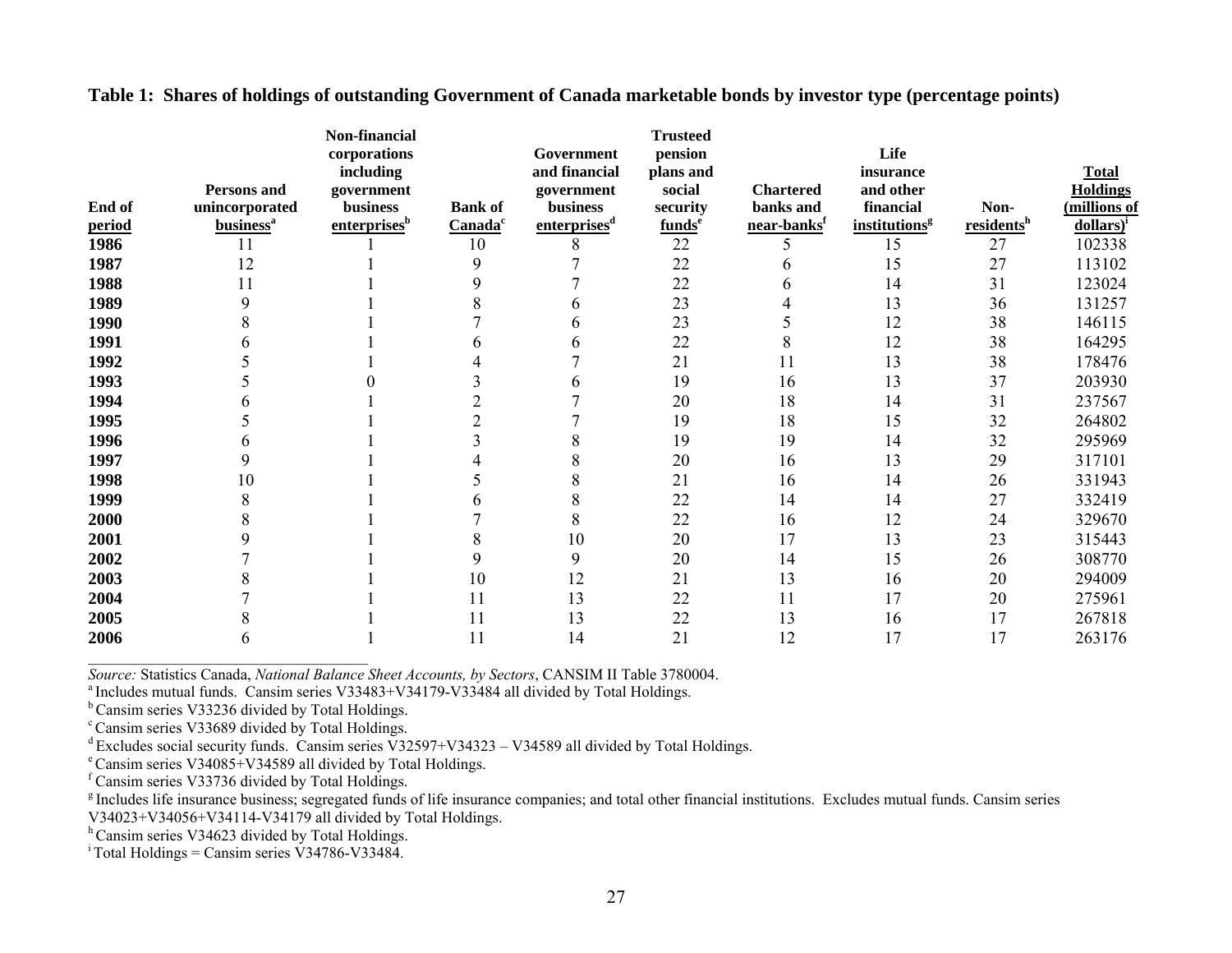## **Table 2: Average Pre-Tax and After-Tax Yields and Coupon Rates for Bond Pairs (percent)**

#### **A. Average Coupon Rates for Bonds in the Sample**

|           | Average coupon<br>rate of high<br>coupon bond in<br>pair | Average coupon<br>rate of low<br>coupon bond in<br>pair | <i>Average</i><br>difference in<br>coupon rates for<br>bonds in each<br>pair (high<br>$coupon-low$<br>coupon) |
|-----------|----------------------------------------------------------|---------------------------------------------------------|---------------------------------------------------------------------------------------------------------------|
| 1986-2006 | 11.824                                                   | 7.875                                                   | 3.949                                                                                                         |
| 1986-1991 | 12.662                                                   | 9.095                                                   | 3.567                                                                                                         |
| 1995-2006 | 10.618                                                   | 6.116                                                   | 4.502                                                                                                         |

#### **B. Average Pre-Tax Yields for Bonds in the Sample**

|           | Average pre-tax<br><i>vield to maturity</i><br>of high coupon<br>bond in pair | Average pre-tax<br><i>vield to maturity</i><br>of low coupon<br>bond in pair | <i>Average</i><br>difference in pre-<br>tax yields for the<br>bonds in a pair<br>(high coupon $-$<br>low coupon) |
|-----------|-------------------------------------------------------------------------------|------------------------------------------------------------------------------|------------------------------------------------------------------------------------------------------------------|
| 1986-2006 | 7.670                                                                         | 7.514                                                                        | .156                                                                                                             |
| 1986-1991 | 10.074                                                                        | 9.798                                                                        | .276                                                                                                             |
| 1995-2006 | 4.935                                                                         | 4.916                                                                        | .019                                                                                                             |

#### **C. Average After-Tax Yields for Bonds in the Sample\***

 $\mathcal{L}_\text{max}$  and  $\mathcal{L}_\text{max}$  and  $\mathcal{L}_\text{max}$  and  $\mathcal{L}_\text{max}$  and  $\mathcal{L}_\text{max}$ 

|           | <i>Average after-tax</i><br><i>vield to maturity</i><br>of high coupon<br>bond in pair | Average after-tax<br><i>vield to maturity</i><br>of low coupon<br>bond in pair | <i>Average</i><br>difference in the<br>after-tax yields<br>of bonds in a<br>pair (high<br>$coupon-low$<br>coupon) | Average tax<br>rate on interest<br>income, $\tau$ | Average tax<br>rate on<br>capital gains,<br>$\gamma\tau$ |
|-----------|----------------------------------------------------------------------------------------|--------------------------------------------------------------------------------|-------------------------------------------------------------------------------------------------------------------|---------------------------------------------------|----------------------------------------------------------|
| 1986-2006 | 3.269                                                                                  | 3.740                                                                          | $-.471$                                                                                                           | 49.34                                             | 31.69                                                    |
| 1986-1991 | 4.693                                                                                  | 5.055                                                                          | $-.362$                                                                                                           | 49.58                                             | 31.41                                                    |
| 1995-2006 | 1.670                                                                                  | 2.317                                                                          | $-.647$                                                                                                           | 48.47                                             | 30.03                                                    |

\*After-tax yields are calculated using observed bond prices and the highest tax rates applicable on capital gains and coupon income for a personal income taxpayer in Ontario at the time of the observation. The tax rate averages given in the last two columns are the averages of the end-of-month highest individual tax rate in Ontario for the period indicated.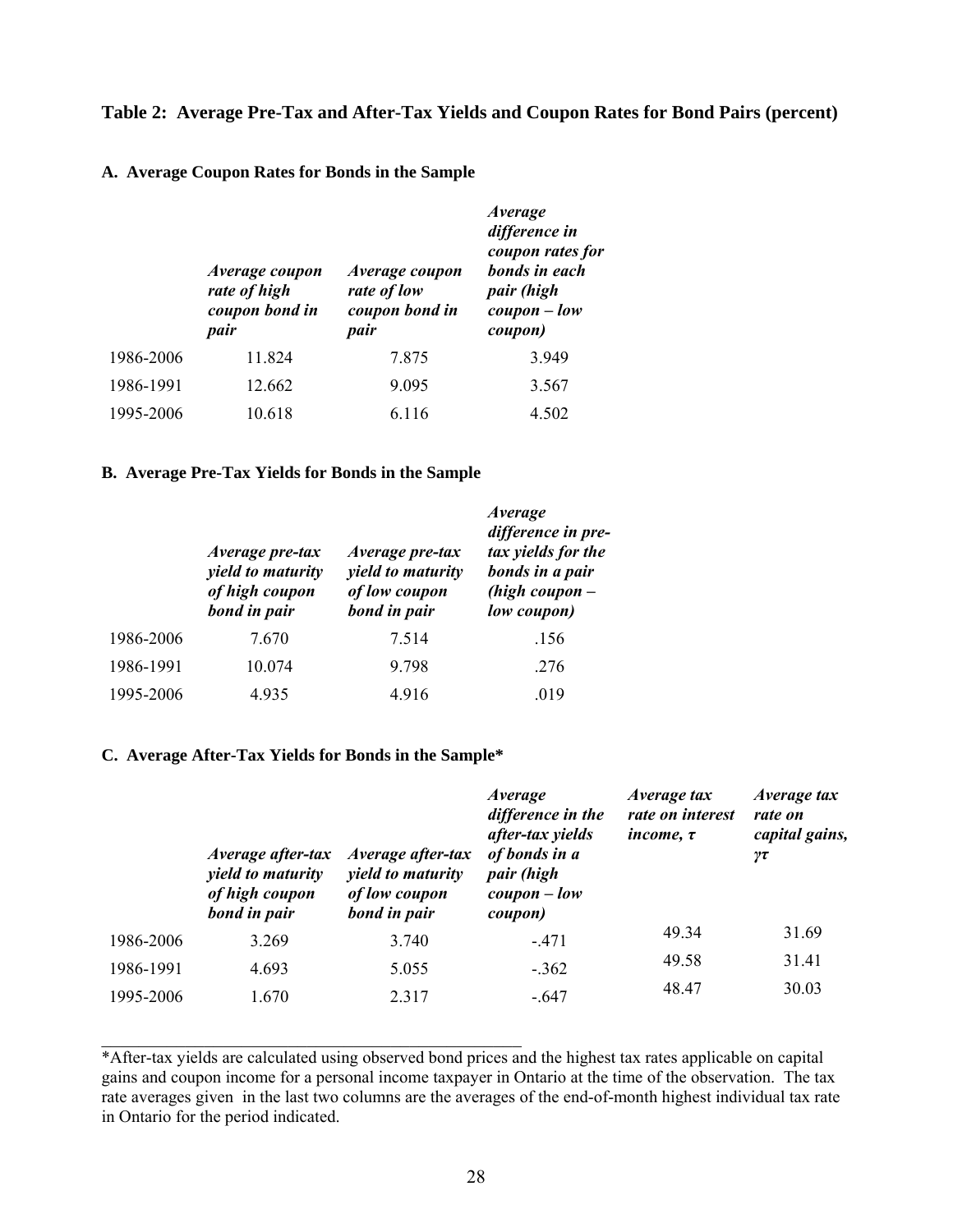# **Table 3: Pre-Tax Yield on High Coupon Bond Minus Pre-Tax Yield on Low Coupon Bond (annual average)**

| Year              | Yield Difference | Number of    |
|-------------------|------------------|--------------|
|                   | (basis points)   | Observations |
| 1986              | 27.5             | 150          |
| 1987              | 31.6             | 190          |
| 1988              | 28.3             | 203          |
| 1989              | 25.5             | 179          |
| 1990              | 23.4             | 181          |
| 1991              | 29.1             | 146          |
| 1992              | 17.2             | 122          |
| 1993              | 9.4              | 86           |
| 1994              | 12.2             | 52           |
| 1995              | 5.6              | 56           |
| 1996              | 2.4              | 72           |
| 1997              | 1.8              | 62           |
| 1998              | 4.9              | 87           |
| 1999              | 6.8              | 86           |
| 2000              | 5.1              | 73           |
| 2001              | 0.8              | 45           |
| 2002              | $-1.0$           | 94           |
| 2003              | $-0.9$           | 73           |
| 2004              | $-1.8$           | 70           |
| 2005              | $-0.9$           | 83           |
| 2006              | 0.1              | 80           |
| Average 1986-2006 | 15.6             | 2190         |
| Average 1986-1991 | 27.6             | 1049         |
| Average 1992-1994 | 13.6             | 260          |
| Average 1995-2006 | 1.9              | 881          |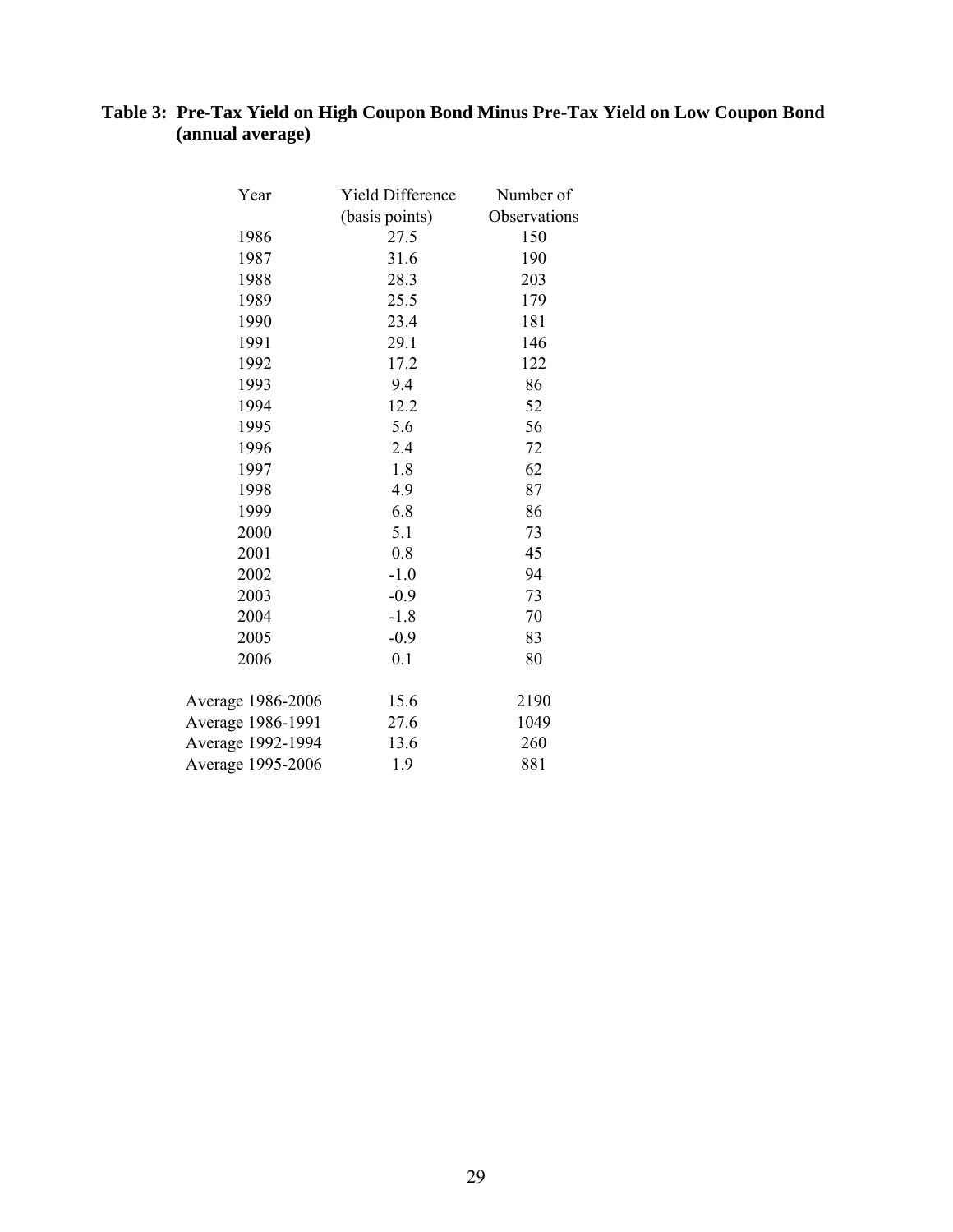# **Table 4: Estimates of the Marginal Impact of a Change in Tax Rates on the Pre-Tax Yield Differential (percentage points)**

| <b>One Percentage</b><br><b>Point Change in:</b> | 1986-1991 | 1995-2006 |  |
|--------------------------------------------------|-----------|-----------|--|
| Tax rate on capital gains <sup>a</sup>           | $-.0023$  | $0021*$   |  |
| Tax rate on other income b                       | .0014     | $-0.063*$ |  |

*Notes:* 

\_\_\_\_\_\_\_\_\_\_\_\_\_\_\_\_\_\_\_\_\_\_\_

The dependent variable in the regression equation from which the marginal effects are derived is the pre-tax yield on the high coupon bond minus the pre-tax yield on the low coupon bond. The explanatory variables are the difference in the log of the two bonds' coupon rates, the difference in the square of the log of the coupon rates, the difference in the log of the coupon rates interacted, respectively, with the log of the number of months to maturity, the log of the individual tax rate on interest income, the log of the individual tax rate on capital gains, and the log of the one year Treasury bill rate. There are 1049 observations for the 1986- 1991 sample and 881 observations for 1995-2006. The  $R^2$  values for the 1986-1991 and 1995-2006 estimates are .667 and .615, respectively.

As the estimating equation is non-linear in the tax variables, the marginal effects are functions of some of the explanatory variables and are evaluated at the mean values of the explanatory variables for the relevant sample period.

<sup>a</sup> The effect of a one percentage point change in the percentage of capital gains that are subject to income tax (that is, a one percentage point change in *γ*).

<sup>b</sup> The effect of a one percentage point change in the income tax rate  $(τ)$ . It takes into account that a change in τ also alters the tax rate on capital gains (*γτ*).

\* The estimated coefficient estimate is significant at 95 percent using heteroscedasticity corrected standard errors which allow the errors for the observations associated with each bond pair to be correlated.

# **Table 5: Estimates of the Marginal Impact of a Change in Tax Rates on the After-Tax Yield Differential (percentage points)**

| <b>One Percentage</b><br><b>Point Change in:</b> | 1986-1991 | 1995-2006  |  |
|--------------------------------------------------|-----------|------------|--|
| Tax rate on capital gains                        | $.0110*$  | $0174*$    |  |
| Tax rate on other income                         | $-0.056*$ | $-0.0128*$ |  |

*Notes:* 

See the notes to Table 4. The dependent variable in this case is the after-tax yield on the high coupon bond minus the after-tax yield on the low coupon bond. The  $R^2$  values for the 1986-1991 and 1995-2006 estimates are .856 and .975, respectively.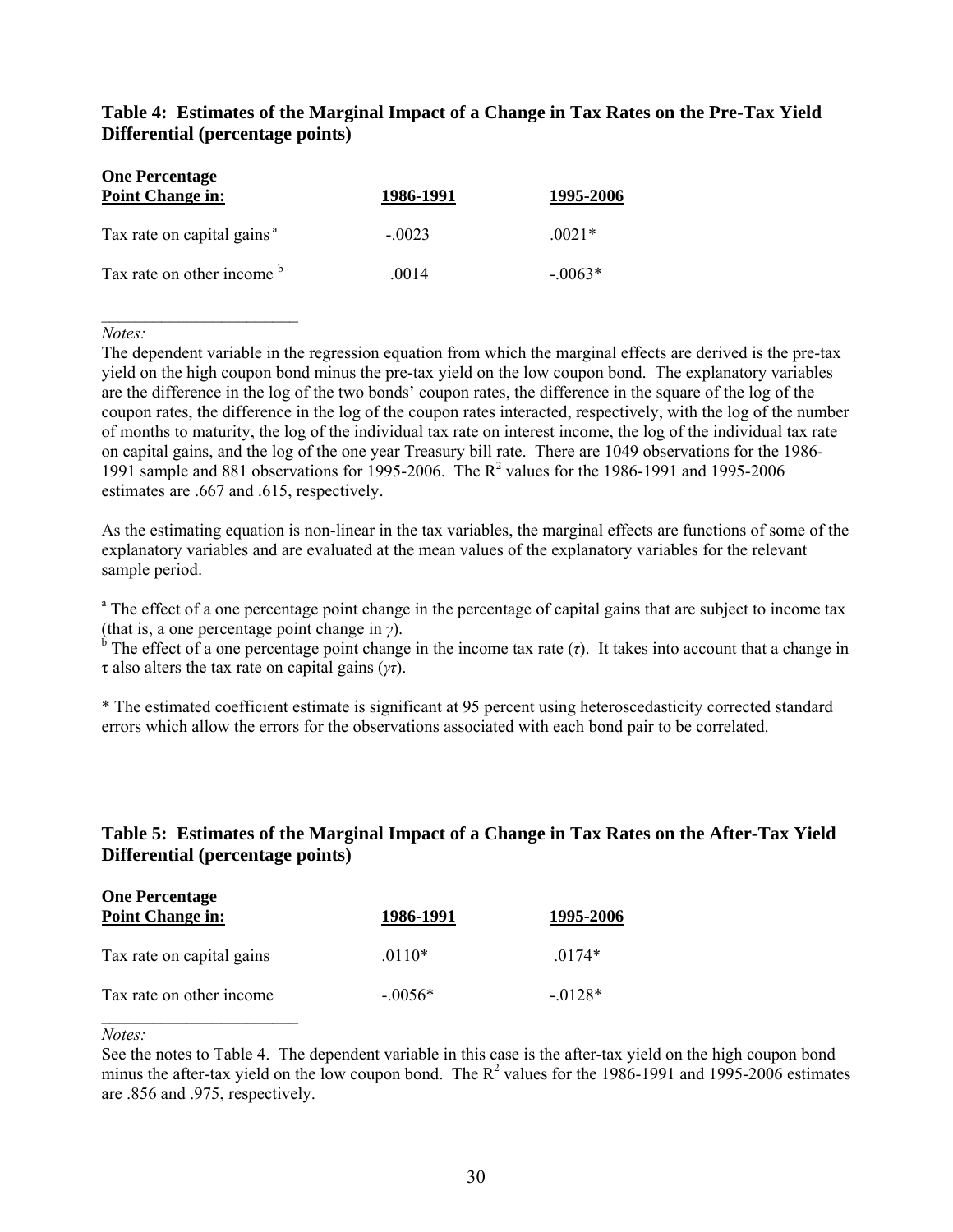

**Figure 1: After-Tax Yields on Bonds with Different Coupon Rates and the Same Pre-Tax Yield (tax rate on other income=.464096, pre-tax yield=4.1 percent)**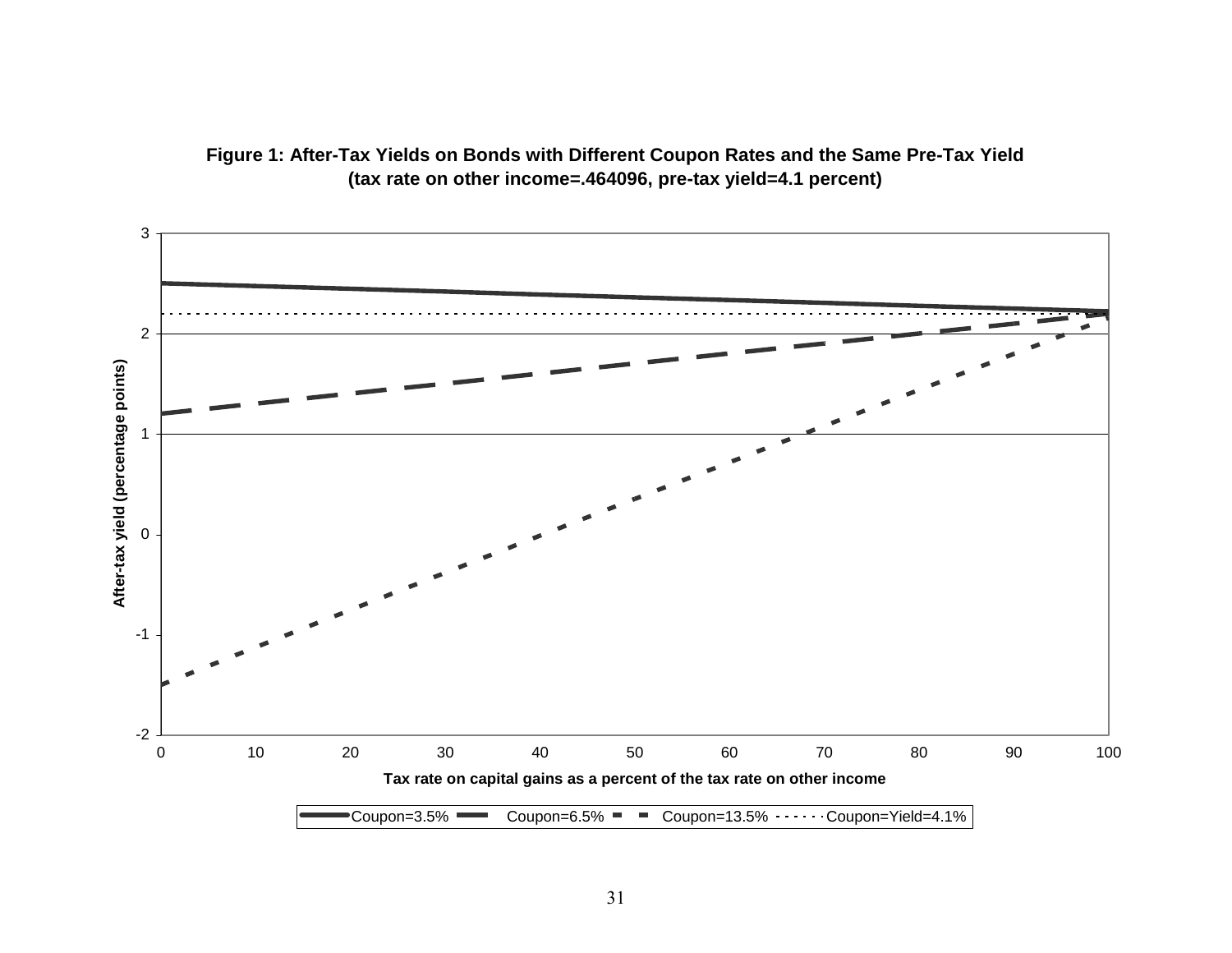

# **Figure 2: After-Tax Yields on Bonds with Different Coupons and Tax Rates (tax rate on other income (t) = .55420 or .464096)**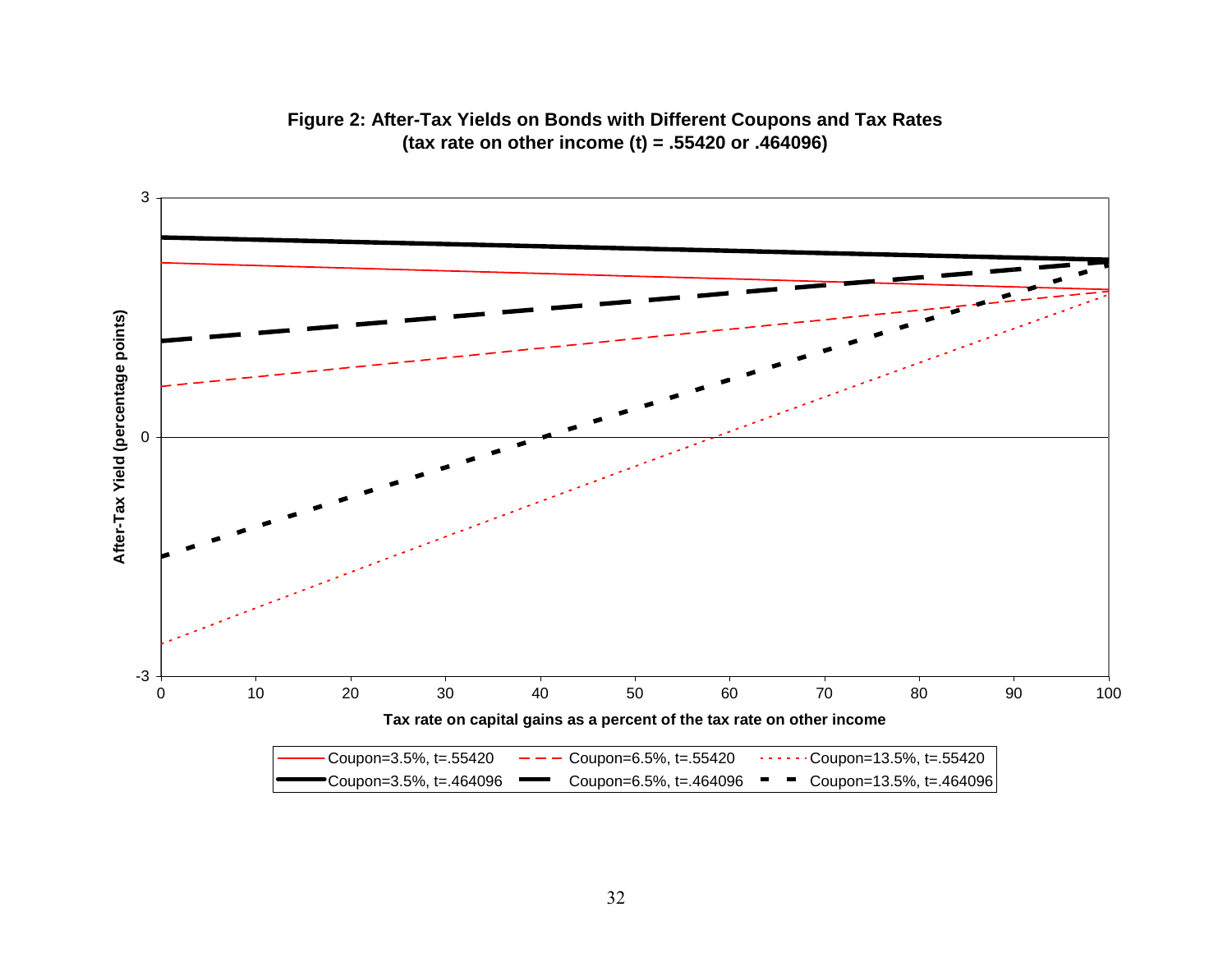**Figure 3: Tax Rates on Interest Income and Capital Gains 1986-2006 (Ontario resident maximum rate)**

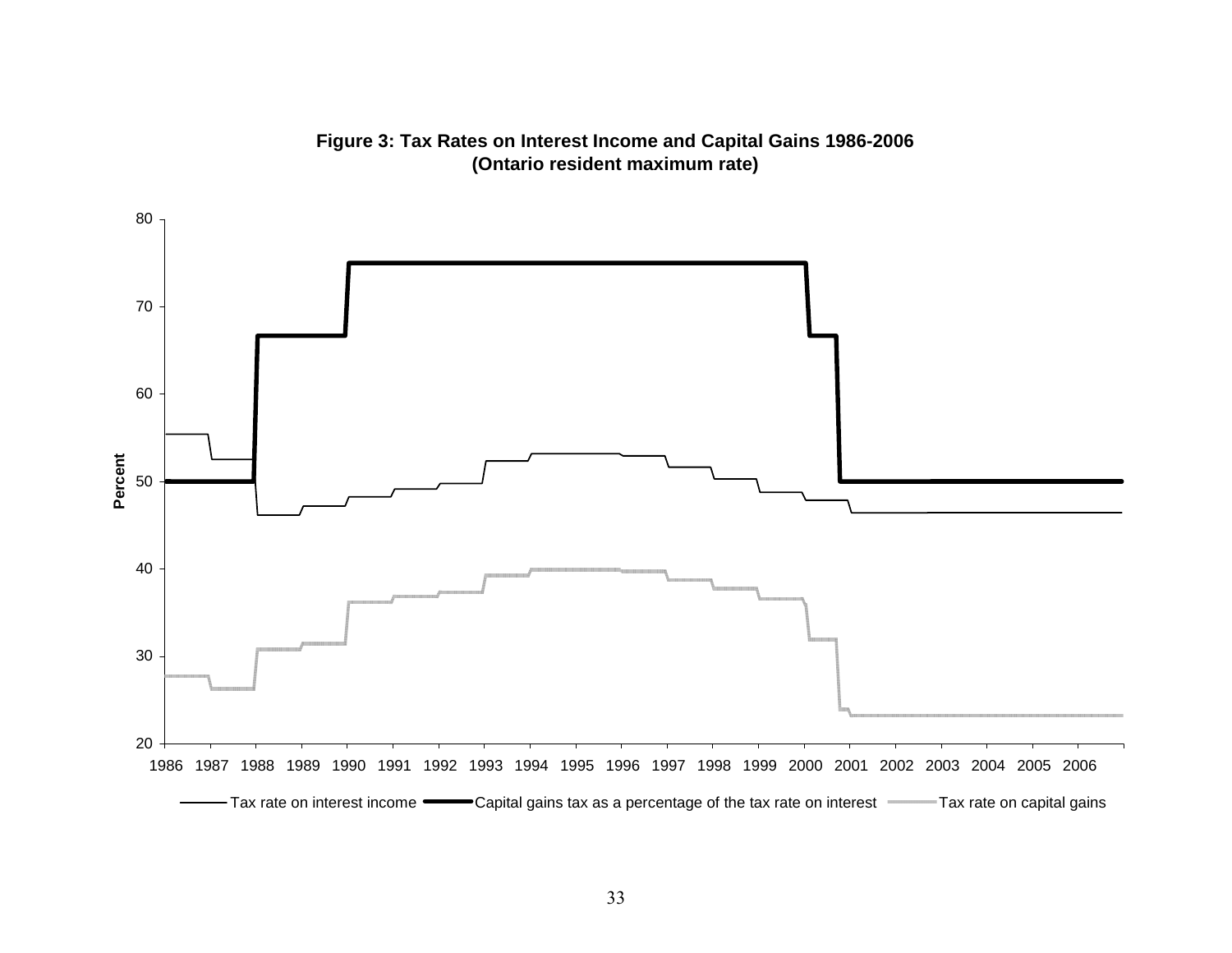

# **Figure 4: Average Difference Between High and Low Coupon Pre-Tax Bond Yields**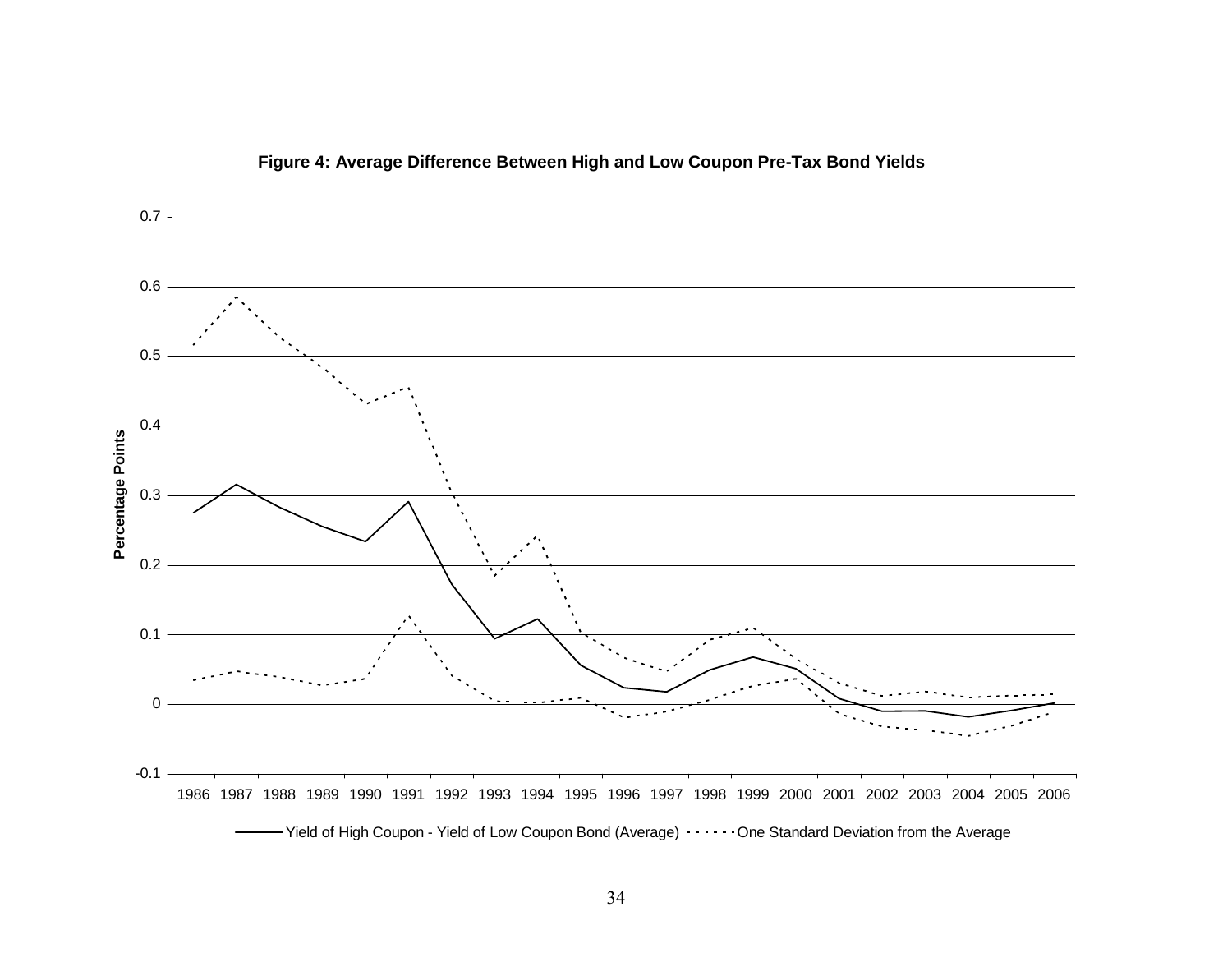# **Data Appendix: Descriptive Statistics**

| Number of bonds:                                                       | 94        |                  |                   |
|------------------------------------------------------------------------|-----------|------------------|-------------------|
| Number of bond pairs:                                                  | 49        |                  |                   |
| Number of bond pair observations:                                      | 2190      |                  |                   |
| Sample period:                                                         | 1986-2006 |                  |                   |
|                                                                        |           | <b>Average</b>   | <b>Range</b>      |
| Coupon of high coupon bond in pair:                                    |           | 11.824           | $4.25 - 15.00$    |
| Coupon of low coupon bond in pair:                                     |           | 7.875            | $3.0 - 13.0$      |
| Amount issued of each bond (millions \$CAN):                           |           | 2752.8           | $22.5 - 15,000.0$ |
| Yield to maturity of high coupon bond in pair:                         | 7.670     | $2.279 - 13.549$ |                   |
| Yield to maturity of low coupon bond in pair:                          | 7.514     | $2.268 - 13.223$ |                   |
| After-tax yield to maturity of high coupon bond in pair:               |           | 3.269            | $-.539 - 6.998$   |
| After-tax yield to maturity of low coupon bond in pair:                |           | 3.740            | $.728 - 7.478$    |
| Maturity (months):                                                     |           | 51.1             | $13 - 132$        |
| Tax rate on other income (percent):                                    |           | 44.2             | $40.16 - 51.0$    |
| Tax rate on other income including surtaxes (percent):                 |           | 49.3             | $46.1 - 55.4$     |
| Tax on capital gains (percent):                                        |           | 28.3             | $20.1 - 34.4$     |
| Tax on capital gains including surtaxes (percent):                     |           | 31.7             | $23.2 - 39.9$     |
| Tax on capital gains as a share of tax on other income (percent): 64.2 |           |                  | $50 - 75$         |

Note: After-tax yield calculations employ the highest individual tax rate in Ontario.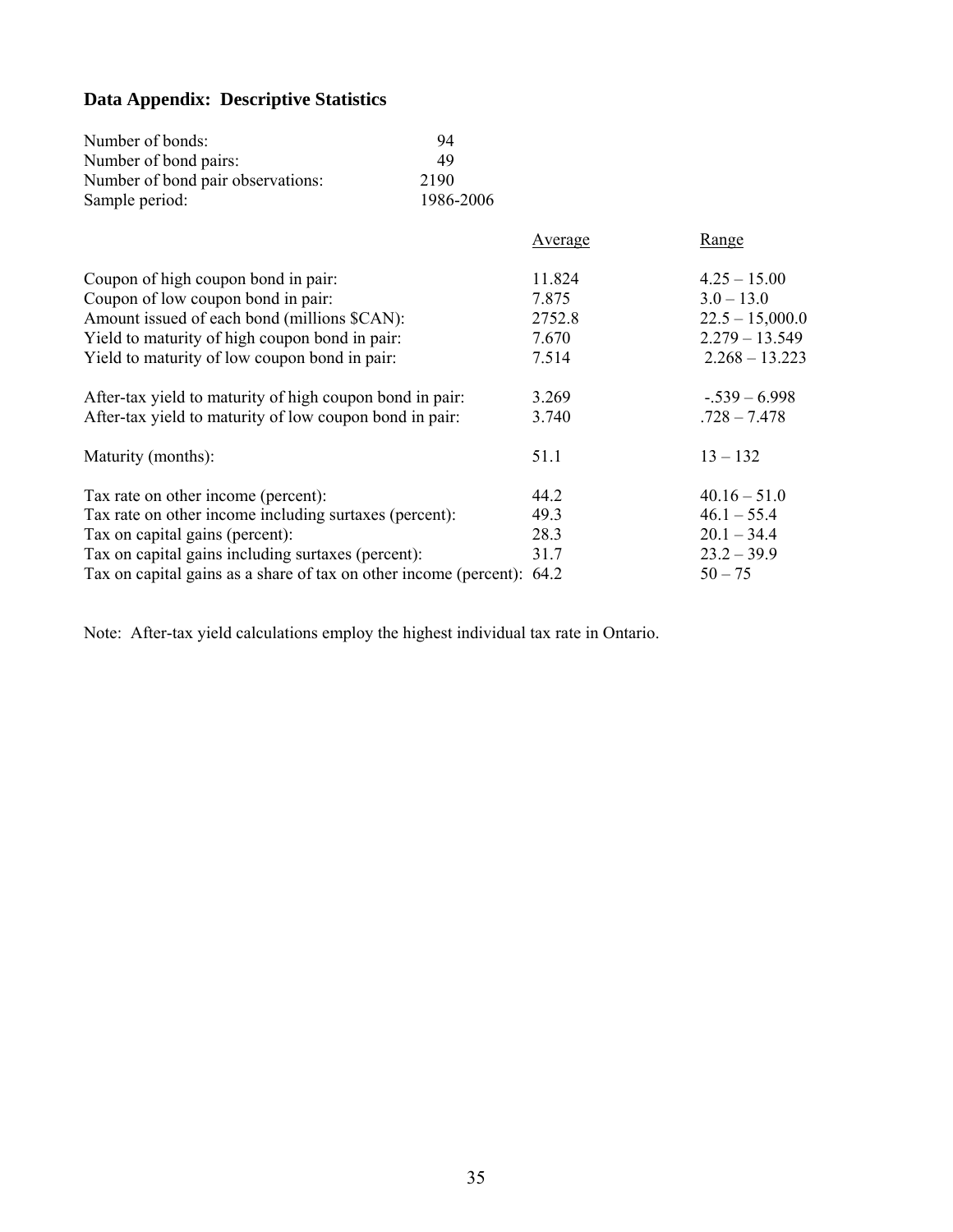## **References**

- Amoako-Adu, B., M. Rashid and M. Stebbins (1992) "Capital Gains tax and Equity Values: Empirical Test of Stock Price Reaction to the Introduction and Reduction of Capital Gains Tax Exemption," *Journal of Banking and Finance* 16, 275-87.
- Anderson, S. and S. Lavoie (2004) "The Evolution of Liquidity in the Market for Government of Canada Bonds," *Bank of Canada Review*, Summer, 19-31.
- Bank for International Settlements (2005) *Zero-coupon yield curves: technical documentation*, BIS Papers, No 25, **October**
- Barber, Brad M. and Terrance Odean (2003) "Are Individual Investors Tax Savvy? Evidence from Retail and Discount Brokerage Accounts," *Journal of Public Economics*, 88, 419-442.
- Branion, A. (1995) "The Government of Canada Bond market since 1980," *Bank of Canada Review*, Autumn, 3- 21.
- Brealey, R.A., S. C. Myers, G. A. Sick and R. M. Giammarino (1992) *Principles of Corporate Finance*, Second Canadian Edition (Toronto: McGraw-Hill Ryerson).
- Brennan, M.J. and E.S. Schwartz (1979) "A Continuous Time Approach to the Pricing of Bonds," *Journal of Banking and Finance* 3, 133-55.
- Chalmers, J.M.R. (1998) "Default Risk Cannot Explain the Muni Puzzle: Evidence from Municipal Bonds that are Secured by U.S. Treasury Obligations," *Review of Financial Studies* 11:2, 281-308.
- Chouinard, E. and Z. Lalani (2001-02) "The Canadian Fixed-Income market: Recent Developments and Outlook," *Bank of Canada Review*, Winter, 15-25.
- Eijffinger, S.C.W., H.P. Huizinga and J.J.G. Lemmen (1998) "Short-term and Long-term Government Debt and Nonresident Interest Withholding Taxes," *Journal of Public Economics* 68, 309-34.
- Elton, E.J. and T.C. Green (1998) "Tax and Liquidity Effects in Pricing Government Bonds," *Journal of Finance* 53:5, 1533-62.
- Erickson, M., A. Goosbee and E. Maydew (2003) "How Prevalent is Tax Arbitrage? Evidence from the market for Municipal Bonds," *National Tax Journal* 56:1, 259-70.
- Fama and French (1998) "Taxes, Financing Decisions, and Firm Value," *The Journal of Finance*, Vol. 53, No. 3, 819-843.
- Gay, G.D. and S. Kim (1991) "The Coupon-Induced Tax Clientele Effect in Bond prices," *Managerial and Decision Economics* 12, 367-76.
- Gravelle, T. (1999) "Markets for Government of Canada Securities in the 1990s: Liquidity and Cross-Country Comparisons," *Bank of Canada Review*, Autumn, 9-18.
- Green, R.C. and B.A. Ødegaard (1997) "Are There Tax Effects in the Relative pricing of U.S. Government Bonds?" *Journal of Finance* 52:2, 609-33.